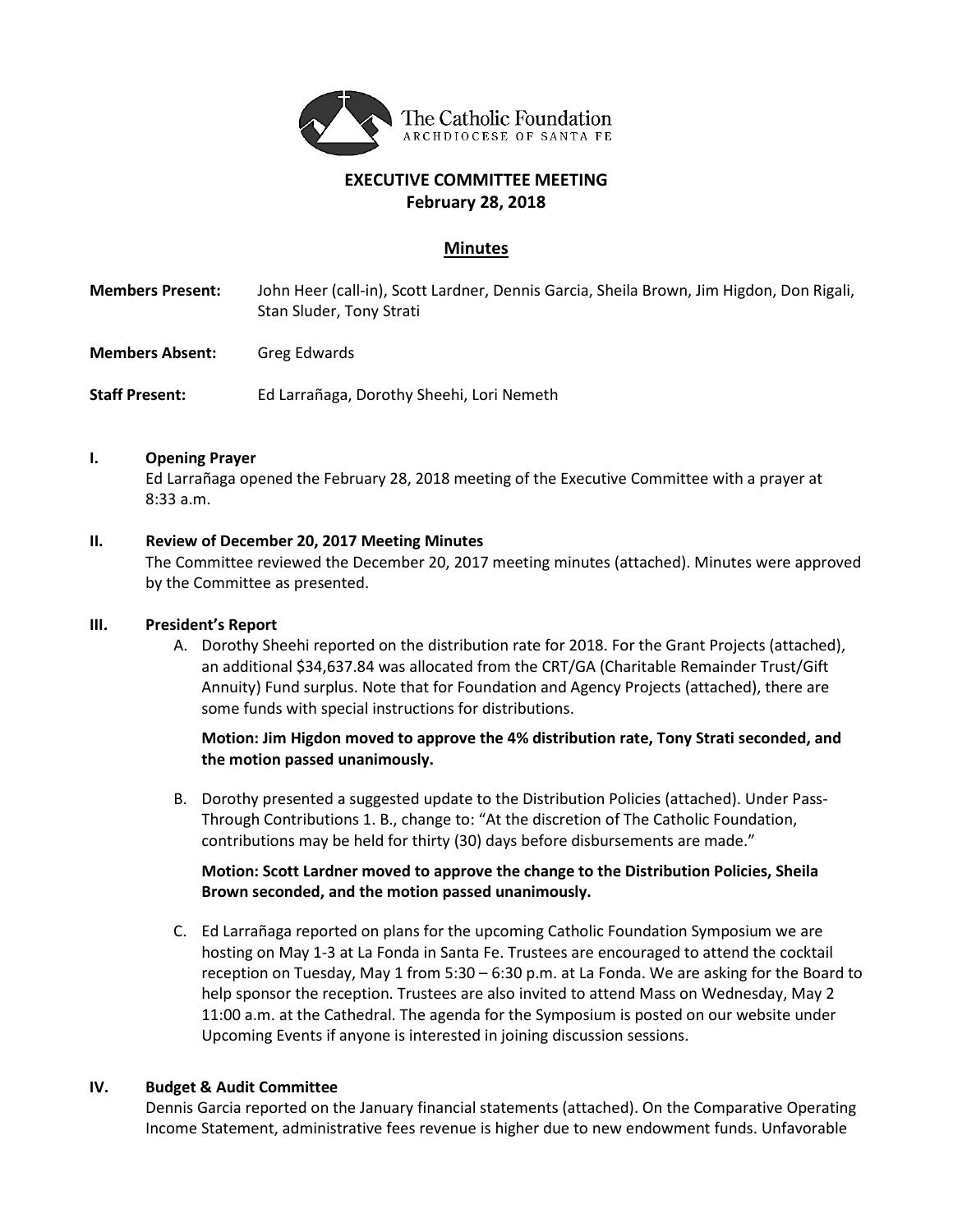variance under software is due to Blackbaud database software upgrade. On the Balance Sheet, \$700K of the endowment cash assets is pass-through money being held until the donor makes a decision.

#### **V. Investment Committee**

Jim Higdon reported on the Investment Summary (attached). The Investment Committee approved a new policy for allocating a percentage of the surplus from the CRT/GA fund to grants. The Committee reviewed the screening results for USCCB (U.S. Conference of Catholic Bishops) Catholic values in our equity funds. The target for funds not in alignment with these values was set at less than 5%, which we are currently meeting at 4.3%. CBIS (Christian Brothers Investment Services) is moving away from the role of investment advisor, concentrating on portfolio implementation rather than portfolio design. Jim also presented graphs on margin debt, with past trends indicating a large drop is likely to occur soon. See the Combined Investment Report (attached) for current performance of our investments.

#### **VI. Real Estate Committee**

Ed Larrañaga gave an update on the Hager Property. He met recently with the Los Sueños Trail Extension group – Judy Ross, Steve Goates, and Nick Miller – who each have very different perspectives and priorities. Judy still would like a road to be built at an estimated additional cost per lot of \$200K. The other group members are unsure about the economic viability of this proposal.

#### **VII. Board Engagement Committee**

Scott Lardner and Ed Larrañaga reported on Board Engagement. Ed stated that his one-on-one meetings with Trustees are going well, and he is gathering feedback on preferred choices for training topics to be presented at Board meetings.

#### **VIII. Grant Committee**

Sheila Brown reported that Michele is finishing up grant workshops this week. The application deadline for large grant pre-proposals and matching grants is March 16; the deadline for regular grants is April 18. The Grant Committee is hoping to be able to award more large grants this year.

#### **IX. Chairman's Report**

No chairman's report.

# **X. Other Business**

No other business.

#### **XI. Closing Prayer**

Ed Larrañaga closed the meeting with prayer at 9:43 a.m.

#### **The next Executive Committee Meeting will be held March 21, 2018 at 8:30 a.m.**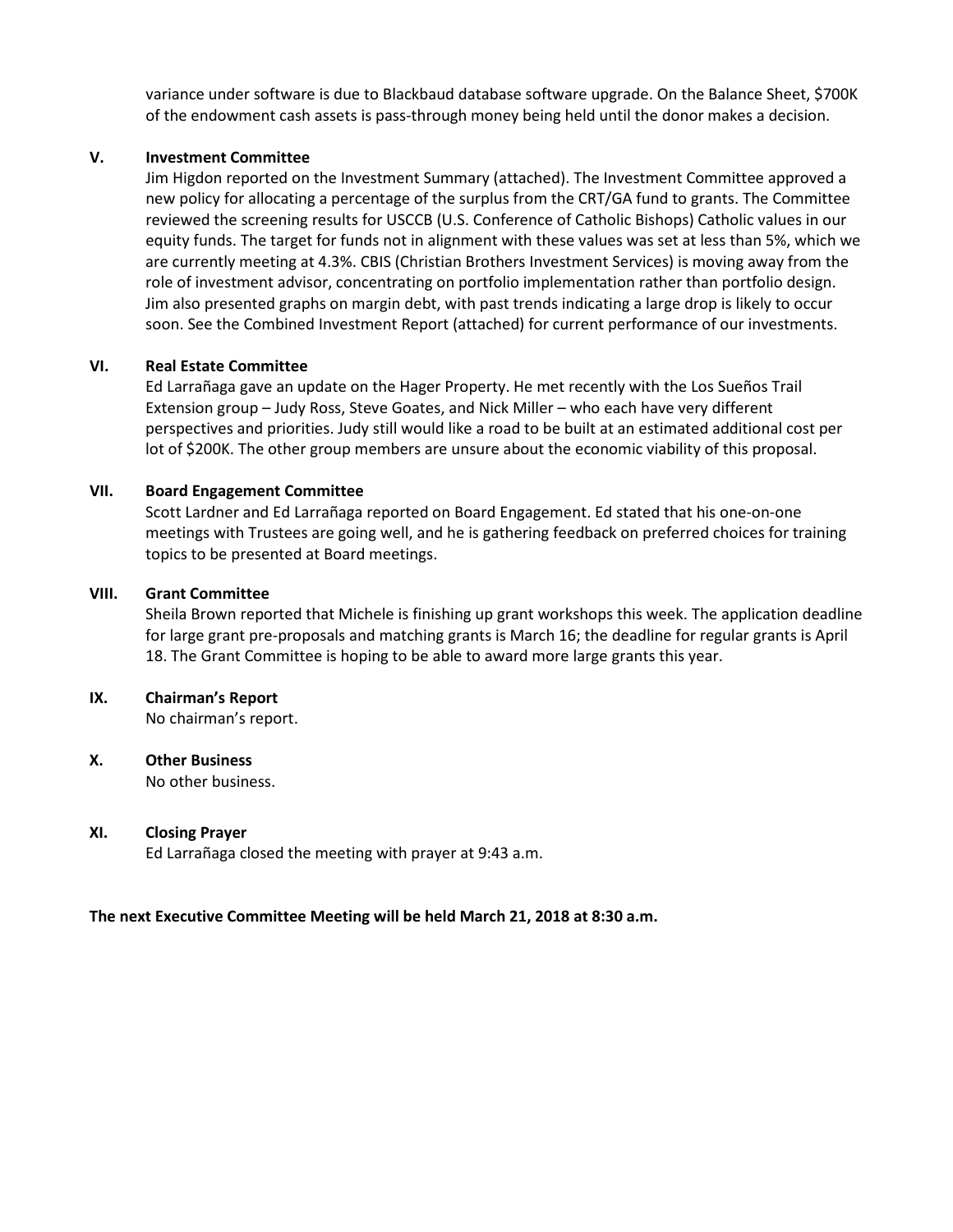

# **EXECUTIVE COMMITTEE MEETING February 28, 2018 8:30am – 10:00am**

# **Agenda**

- **I.** Opening Prayer
- **II.** Review and Approval of December 20, 2017 Meeting Minutes no action required
- **III.** President's Report
	- A. Rate of Distribution for 2018 Action Required
	- B. Distribution Policy update Action Required
	- C. Catholic Symposium update
- **IV.** Budget & Audit Committee
	- A. Financial Report
- **V.** Investment Committee
- **VI.** Real Estate Committee A. Hager update
- **VII.** Board Engagement Committee
- **VIII.** Grant Committee
- **IX.** Chairman's Report
- **X.** Other Business
- **XI.** Closing Prayer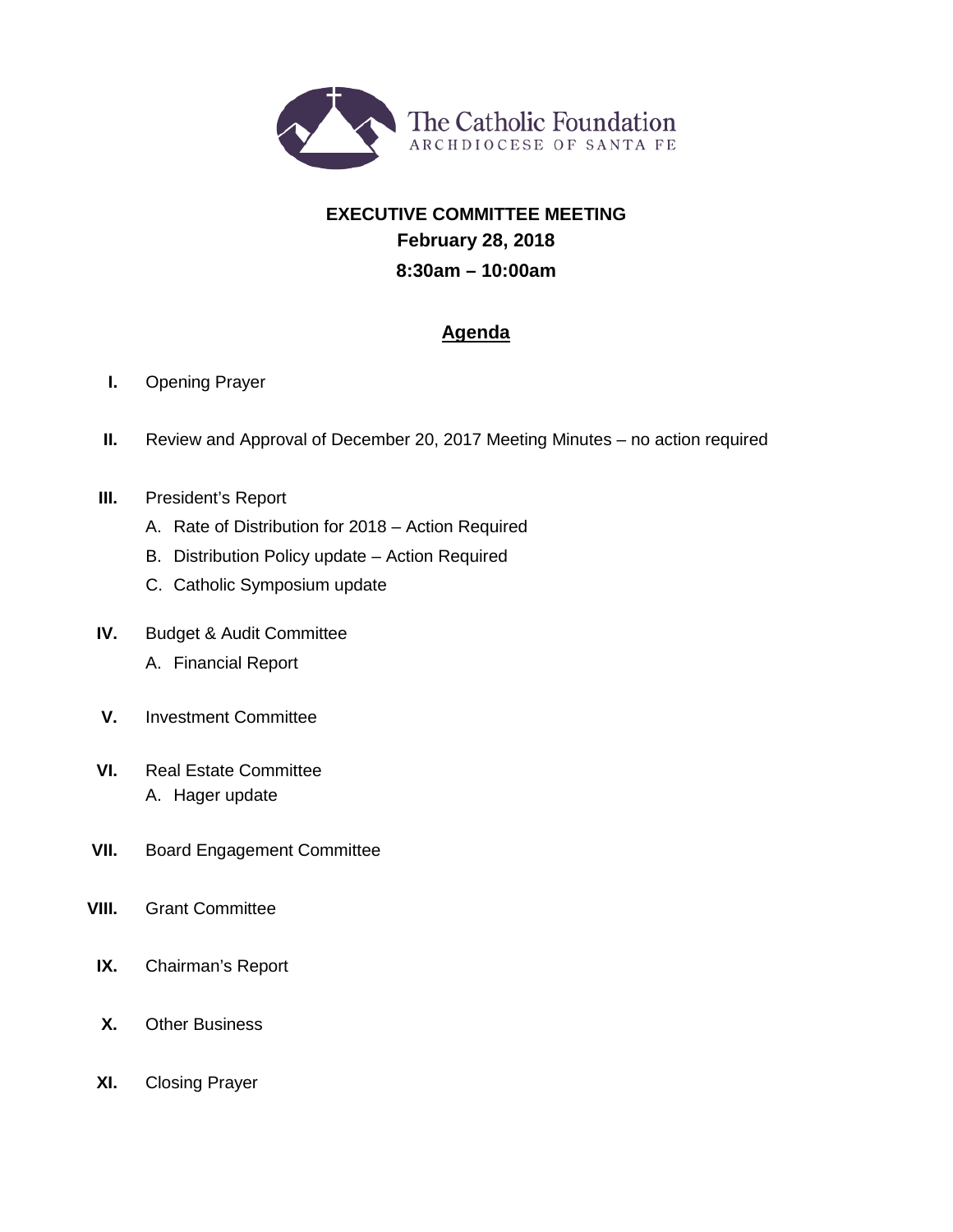

### **EXECUTIVE COMMITTEE MEETING December 20, 2017**

#### **Minutes**

- **Members Present:** John Heer, Dennis Garcia, Sheila Brown, Greg Edwards, Jim Higdon, Don Rigali, Tony Strati
- **Members Absent:** Scott Lardner, Stan Sluder

**Staff Present:** Ed Larrañaga, Dorothy Sheehi, Lori Nemeth

#### **I. Opening Prayer**

Ed Larrañaga opened the December 20, 2017 meeting of the Executive Committee with a prayer at 8:31 a.m.

#### **II. Review of September 27, 2017 Meeting Minutes**

The Committee reviewed the September 27, 2017 meeting minutes (attached). Minutes were approved by the Committee as presented.

#### **III. President's Report**

A. Ed Larrañaga reported on new money received. \$64K was donated to endowments and \$17K was donated to operations. One of these donations was \$10K for the St. Charles Catholic School from a new donor. We also received \$55K in pass-through money, sent to the St. John Bosco Seminary in Nigeria.

Ed commented that other Catholic Foundations have donor advised funds that function like pass-through accounts. Benefits to the donor include donating stock without paying capital gains, and the ability to give money before the recipients have been chosen. A minimum fee is charged for funds of this nature. We may want to consider establishing these types of funds.

The Committee discussed how The Catholic Foundation can better help Catholic schools that are struggling.

B. Edits to the draft Strategic Plan (attached) were discussed. In order to meet the goal to increase grant distributions by \$200K, we would need to increase unrestricted endowments by \$5 million. The Strategic Plan will be presented at the January Board Meeting.

#### **IV. Budget & Audit Committee**

Dennis Garcia reported on the November financial statements (attached). Variances are mainly due to timing. Dennis suggested that we separate operations cash from endowment cash on the balance sheet. The Grant Awards Luncheon was very successful, netting \$5K more than budgeted.

#### **V. Investment Committee**

Jim Higdon reported that he and Dorothy Sheehi met with the Retired Priests Committee on October 10. They would like to invest \$500K of their existing money in a 100% equity fund with CBIS, which has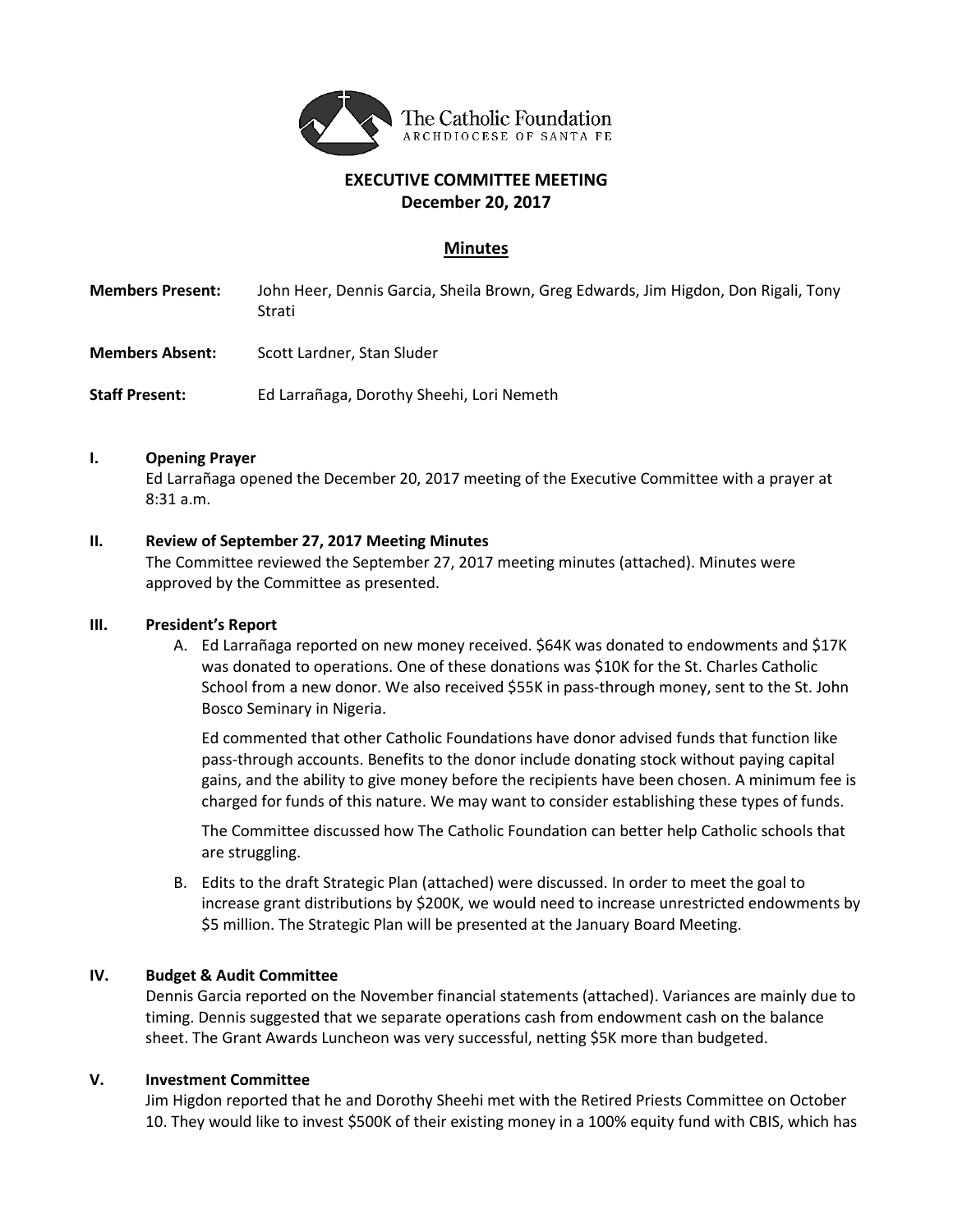lower fees than AndCo. Jim will draft a policy to cover this type of investment. The Investment Committee will discuss whether to keep the \$675K balance of the Steve Hillerman CRTs invested in the CRT portfolio or move into the Endowment portfolio. Tony Strati mentioned that this was discussed a few years ago, with a motion not to move the money. Dorothy will attempt to find the appropriate meeting minutes.

Jim reported on the Investment Summary (attached). Oil is up 10%, gas is down in New Mexico. He also presented a graph on the delay for real interest rates to follow the effective federal funds rate.

#### **VI. Board Engagement Committee**

Ed reported in Scott Lardner's absence that Father Graham is approved as a new board trustee. The next Board Meeting is at Immaculate Conception in downtown Albuquerque on January 24. The Legacy League mass is February 15 at Nativity of the Blessed Virgin Mary.

#### **VII. Grant Committee**

Sheila Brown reported that site visits are completed. Planning is underway for the spring grant schedule. Martha Medina began work as Regional Council Coordinator in October.

#### **VIII. Chairman's Report**

No report.

#### **IX. Other Business**

Dorothy Sheehi reported that we will moving our Blackbaud Raiser's Edge and Financial Edge software to the cloud in January or February of 2018

#### **X. Closing Prayer**

Ed Larrañaga closed the meeting with prayer at 10:09 a.m.

**The next Board Meeting will be held on January 24, 2018 at 10:00 a.m. at Immaculate Conception in downtown Albuquerque. The next Executive Committee Meeting will be held February 28, 2018 at 8:30 a.m.**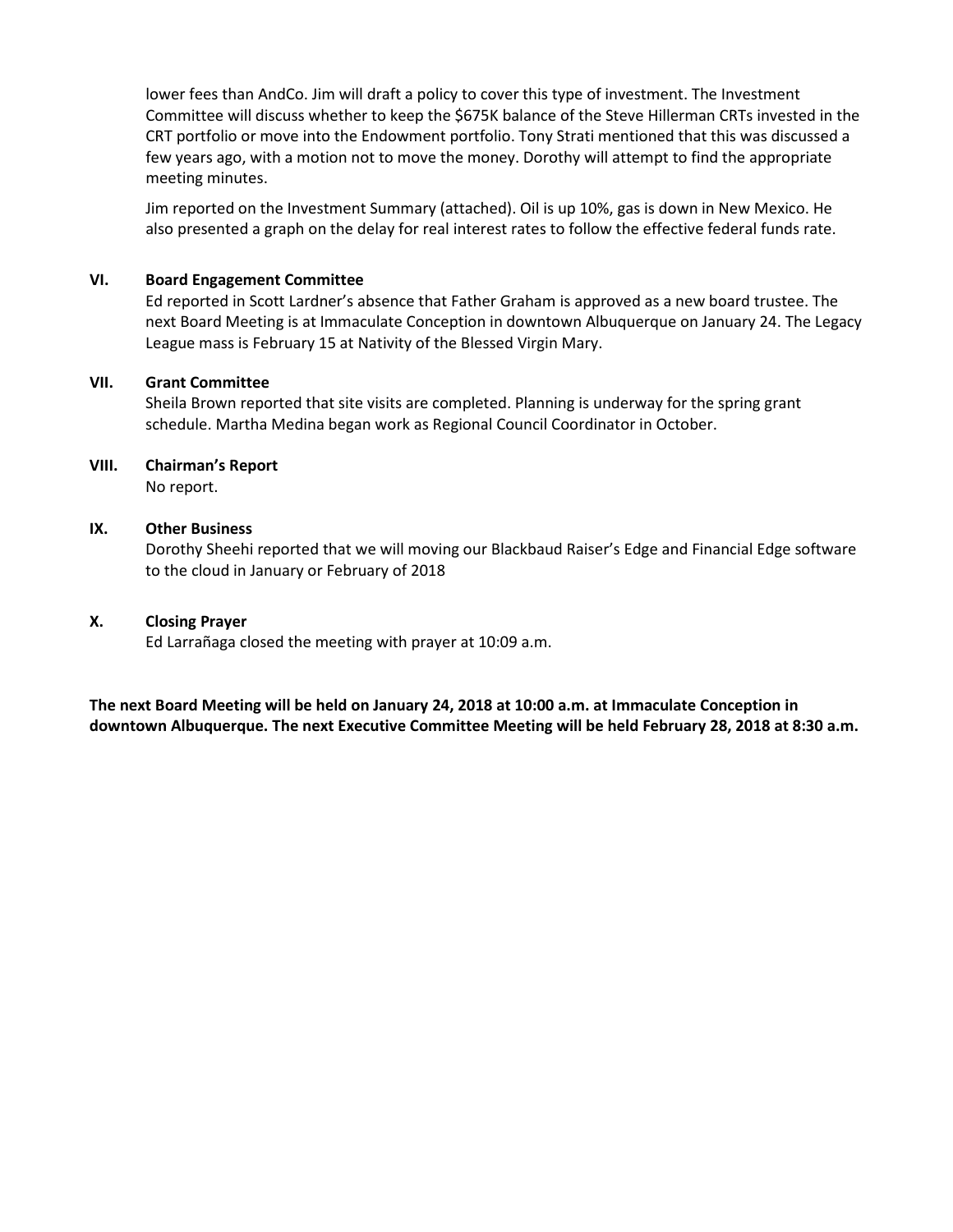# **The Catholic Foundation Grant Projects 2018** 4.0 % Distribution

|         |                                         | <b>Earnings Net</b>  | <b>Total Fund</b> | 4%                  |
|---------|-----------------------------------------|----------------------|-------------------|---------------------|
| Project |                                         | of Fees and          | <b>Balance</b>    | <b>Distribution</b> |
| ID      | Principal                               | <b>Distributions</b> | at 12/31/2017     | (Note 1)            |
| 1063    | \$155,271.61                            | \$24,746.70          | \$180,018.31      | \$6,745.57          |
| 2065    | \$30,000.00                             | \$5,493.31           | \$35,493.31       | \$1,039.74          |
| 1067    | \$5,000.00                              | \$444.30             | \$5,444.30        | \$204.01            |
| 2092    | \$24,475.00                             | \$1,995.50           | \$26,470.50       | \$399.81            |
| 1073    | \$10,000.00                             | \$658.82             | \$10,658.82       | \$399.40            |
| 2077    | \$85,329.93                             | \$9,177.42           | \$94,507.35       | \$3,483.00          |
| 1024    | \$15,000.00                             | \$1,895.63           | \$16,895.63       | \$633.10            |
| 1025    | \$20,000.00                             | \$2,064.36           | \$22,064.36       | \$826.79            |
| 2060    | \$9,450.00                              | \$3,018.24           | \$12,468.24       | \$406.29            |
| 2075    | \$213,472.38                            | \$20,828.56          | \$234,300.94      | \$8,797.79          |
| 1026    | \$6,000.00                              | \$567.04             | \$6,567.04        | \$246.08            |
| 1043    | \$400,000.00                            | \$61,428.06          | \$461,428.06      | \$17,282.89         |
| 2013    | \$465,786.12                            | \$72,667.46          | \$538,453.58      | \$20,161.31         |
| 1036    | \$20,000.00                             | \$1,344.23           | \$21,344.23       | \$799.80            |
| 1071    | \$10,000.00                             | \$1,728.87           | \$11,728.87       | \$439.50            |
| 1029    | \$22,970.00                             | \$3,119.43           | \$26,089.43       | \$977.56            |
| 1016    | \$1,692,736.67                          | \$22,564.28          | \$1,715,300.95    | \$64,275.06         |
| 1038    | \$10,000.00                             | \$1,774.92           | \$11,774.92       | \$441.23            |
| 1040    | \$50,000.00                             | \$17,717.66          | \$67,717.66       | \$2,537.46          |
| 1057    | \$10,100.00                             | \$1,214.00           | \$11,314.00       | \$420.25            |
| 1030    | \$40,000.00                             | \$13,451.60          | \$53,451.60       | \$2,002.92          |
| 2103    | \$102,058.13                            | \$8,943.12           | \$111,001.25      | \$3,734.09          |
| 2105    | \$1,238,322.75                          | \$208,094.01         | \$1,446,416.76    | \$40,966.27         |
| 1027    | \$108,777.37                            | \$13,352.26          | \$122,129.63      | \$4,569.99          |
| 2069    | \$5,525.00                              | \$1,137.95           | \$6,662.95        | \$249.50            |
| 1007    | \$9,390.26                              | \$1,993.14           | \$11,383.40       | \$426.55            |
| 1011    | \$341,386.85                            | (\$41,213.54)        | \$300,173.31      | \$11,247.97         |
| 2085    | \$294,529.00                            | \$49,053.68          | \$343,582.68      | \$12,744.36         |
| 2090    | \$416,000.00                            | \$43,289.43          | \$459,289.43      | \$12,725.59         |
| 2089    | \$417,329.73                            | \$42,708.19          | \$460,037.92      | \$16,976.14         |
| 1066    | \$11,717.64                             | \$1,063.26           | \$12,780.90       | \$478.92            |
| 1059    | \$963,239.84                            | \$582,512.76         | \$1,545,752.60    | \$59,895.45         |
| 1009    | \$1,764,651.58                          | \$204,782.62         | \$1,969,434.20    | \$73,761.72         |
| 1064    | \$15,000.00                             | \$1,669.18           | \$16,669.18       | \$624.62            |
| 1041    | \$25,000.00                             | \$1,473.74           | \$26,473.74       | \$992.01            |
| 1005    | \$404,319.37                            | \$47,564.50          | \$451,883.87      | \$16,775.59         |
| 1014    | \$658,285.58                            | \$24,836.66          | \$683,122.24      | \$25,597.68         |
|         | \$10,071,124.81                         | \$1,459,161.35       | \$11,530,286.16   | \$414,286.01        |
|         | Transfer from CRT/GA Fund (Note 3)      |                      |                   | 34,637.84           |
|         | <b>Total Grant Distributions - 2018</b> |                      |                   | \$448,923.85        |

Note 1: Distribution calculated using three-year average daily balance.

Note 2: Distribution net of 15% amount contributed to APR and 10% reinvested in principal Note 3: Beginning in 2018, 4% of the 12/31 overfunded balance in the CRT/GA Fund is tran

| <b>Grant Payout History:</b> | Year | Amount    | Percentage |
|------------------------------|------|-----------|------------|
|                              | 2017 | \$400.437 | 4.00%      |
|                              | 2016 | \$359,394 | 3.75%      |
|                              | 2015 | \$354,626 | 4.00%      |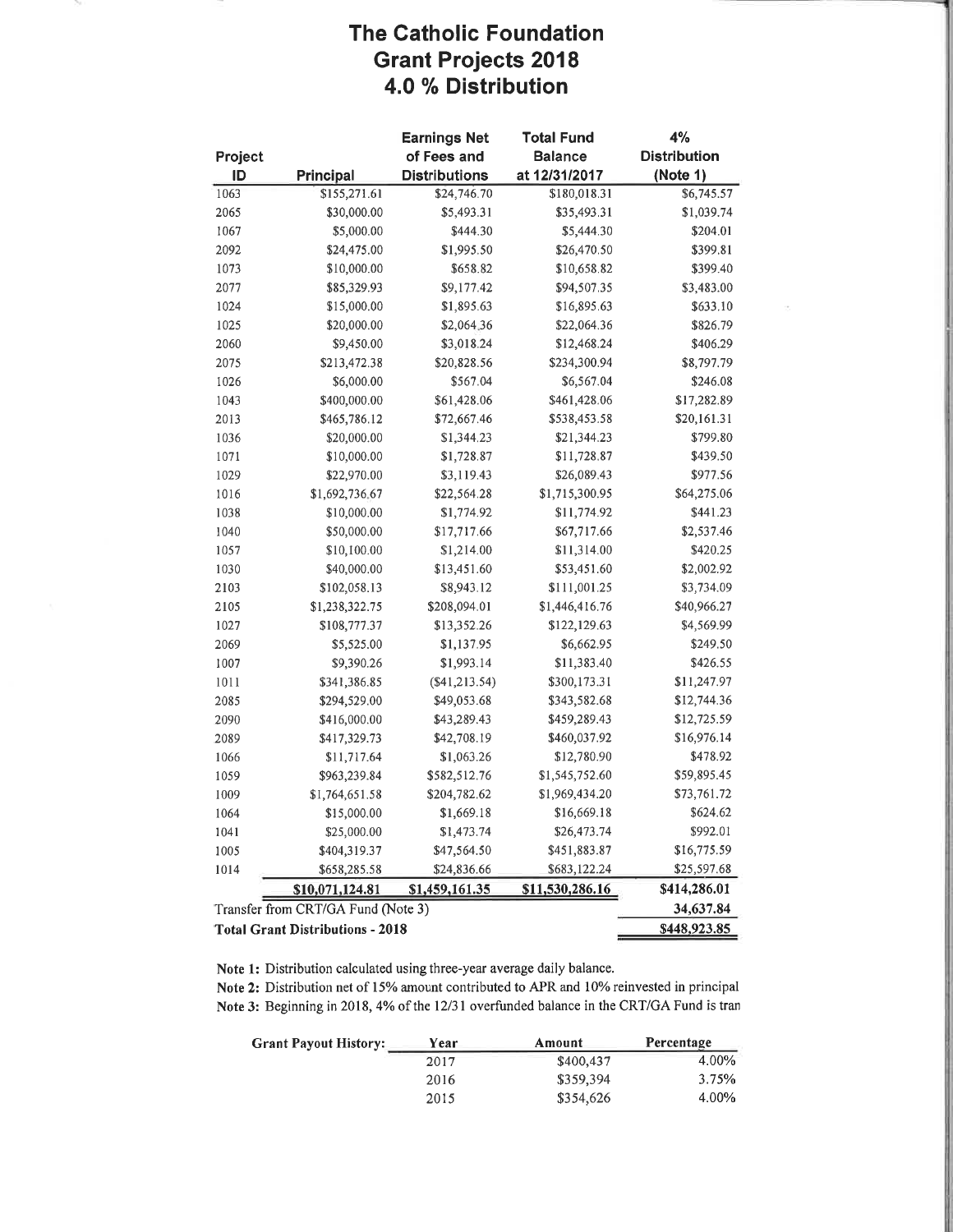# **The Catholic Foundation Foundation and Agency Projects 2018** 4.0% Distribution

|         |                |                   |                       |                        |                    |                          |                                   |                          |                     |                | Competitive         |            |
|---------|----------------|-------------------|-----------------------|------------------------|--------------------|--------------------------|-----------------------------------|--------------------------|---------------------|----------------|---------------------|------------|
| Project |                |                   | 12/31/2017            | <b>4% Distribution</b> |                    | 2018                     |                                   | <b>Foundation</b>        | Agency              | <b>Donor</b>   | Scholarship         | <b>CAT</b> |
| ID      | Principal      | <b>Net Change</b> | <b>Ending Balance</b> | (Note 1)               | <b>Adjustments</b> | <b>Distribution</b>      | <b>Notes</b>                      | <b>Distribution</b>      | <b>Distribution</b> | <b>Advised</b> | <b>Distribution</b> | Award      |
| 2101    | \$9,130.34     | \$1,906.07        | \$11,036.41           | \$220.40               | (220.40)           | $\overline{\mathcal{L}}$ | reinvest per donor request        |                          | $\sim$              |                |                     |            |
| 2110    | 250,000.00     | 47,430.69         | 297,430.69            | 7,129.90               |                    | 7,129.90                 |                                   | 7,129.90                 |                     |                |                     |            |
| 2045    | 1,000,000.00   | 170,660.52        | 1,170,660.52          | 43,830.60              |                    | 43,830.60                |                                   |                          |                     | 43,830.60      |                     |            |
| 1162    | \$200,000.00   | \$40,197.33       | \$240,197.33          | \$8,923.94             |                    | 8,923.94                 |                                   |                          | 8,923.94            |                |                     |            |
| 1186    | 220,000.00     | 45,292.42         | 265,292.42            | 9,856.29               |                    | 9,856.29                 |                                   |                          | 9,856.29            |                |                     |            |
| 1166    | \$20,892.42    | \$4,202.74        | \$25,095.16           | \$920.24               |                    | 920.24                   |                                   |                          | 920.24              |                |                     |            |
| 1061    | 50,205.21      | 15,085.98         | 65,291.19             | 2,446.41               |                    | 2,446.41                 |                                   |                          |                     | 2,446.41       |                     |            |
| 1081    | 151,761.49     | 25,449.20         | 177,210.69            | 6,604.83               |                    | 6,604.83                 |                                   | 6,604,83                 |                     |                |                     |            |
| 2064    | 19,099.99      | 4,096.76          | 23,196.75             | 812.77                 | (812.77)           | $\overline{\phantom{a}}$ | fund bal. > \$26k before distrib. | $\overline{\phantom{a}}$ |                     |                |                     |            |
| 2119    | 187,222.41     | 14,105.14         | 201,327,55            | 1,657.67               |                    | 1,657.67                 |                                   |                          |                     |                | 1,657.67            |            |
| 2058    | 863,871.37     | 92,247.21         | 956,118.58            | 35,393.67              |                    | 35,393.67                |                                   |                          |                     | 35,393.67      |                     |            |
| 2080    | \$10,000.00    | \$2,297.55        | \$12,297.55           | \$458.12               |                    | 458.12                   |                                   |                          | 458.12              |                |                     |            |
| 1069    | 132,158.82     | 16,855.68         | 149,014.50            | 5,517.89               |                    | 5,517.89                 |                                   |                          |                     | 5,517.89       |                     |            |
| 1095    | \$2,288,285.28 | (\$119,453.27)    | \$2,168,832.01        | \$82,779.89            |                    | 82,779.89                |                                   |                          | 82,779.89           |                |                     |            |
| 2016    | 177,702.66     | 44,435.32         | 222,137.98            | 8,189.86               |                    | 8,189.86                 |                                   | 8,189.86                 |                     |                |                     |            |
| 1105    | \$2,514,830.62 | \$845,807.90      | \$3,360,638.52        | \$124,330.13           |                    | 124,330.13               |                                   |                          | 124,330.13          |                |                     |            |
| 2000    | 161,219.19     | 44,929.73         | 206,148.92            | 7,617.02               |                    | 7,617.02                 |                                   | 7,617.02                 |                     |                |                     |            |
| 1222    | \$1,000,000.00 | \$181,529.02      | \$1,181,529.02        | \$43,711.96            |                    | 43,711.96                |                                   |                          | 43,711.96           |                |                     |            |
| 2020    | \$2,000,000.00 | \$120,571.45      | \$2,120,571.45        | \$78,452.89            |                    | 78,452.89                |                                   |                          | 78,452.89           |                |                     |            |
| 1072    | 280, 143. 47   | 79,165.26         | 359,308.73            | 13,404.95              |                    | 13,404.95                |                                   | 13,404.95                |                     |                |                     |            |
| 1028    | 100,000.00     | 3,749.37          | 103,749.37            | 3,857.33               |                    | 3,857.33                 |                                   |                          |                     | 3,857.33       |                     |            |
| 1082    | 40,000.00      | 14,703.89         | 54,703.89             | 2,049.77               |                    | 2,049.77                 |                                   |                          |                     | 2,049.77       |                     |            |
| 1080    | 33,456.14      | 6,938.92          | 40,395.06             | 1,507.16               |                    | 1,507.16                 |                                   | 1,507.16                 |                     |                |                     |            |
| 1032    | 49,862.59      | 5,455.88          | 55,318.47             | 2,068.96               |                    | 2,068.96                 |                                   |                          |                     | 2,068.96       |                     |            |
| 1089    | \$10,000.00    | (\$2,500.75)      | \$7,499.25            | \$278.62               |                    | 278.62                   |                                   |                          | 278.62              |                |                     |            |
| 2001    | 27,325.00      | 5,453.43          | 32,778.43             | 1,222.78               |                    | 1,222.78                 |                                   | 1,222,78                 |                     |                |                     |            |
| 1218    | \$23,891.06    | \$7,573.35        | \$31,464.41           | \$1,106.63             |                    | 1,106.63                 |                                   |                          | 1,106.63            |                |                     |            |
| 1062    | 168,017.50     | 46,680.72         | 214,698.22            | 7,832.07               |                    | 7,832.07                 |                                   |                          |                     |                |                     | 7,832.07   |
| 1154    | \$138,555.20   | (\$89,442,33)     | \$49,112.87           | \$1,765.09             |                    | 1,765.09                 |                                   |                          | 1,765.09            |                |                     |            |
| 1090    | 92,734.54      | 10,153.71         | 102,888.25            | 3,838.88               |                    | 3,838.88                 |                                   | 3,838.88                 |                     |                |                     |            |
| 1214    | 13,000.00      | 12,525.68         | 25,525.68             | 894.06                 | (894.06)           | $\bullet$ .              | reinvest per donor request        |                          | $\sim$              |                |                     |            |
| 1170    | \$553,003.00   | $(\$33,242.83)$   | \$519,760.17          | \$19,315.20            |                    | 19,315,20                |                                   |                          | 19,315.20           |                |                     |            |
| 2050    | \$1,706,447.44 | \$126,768.82      | \$1,833,216.26        | \$68,107.72            |                    | 68,107.72                |                                   |                          | 68,107.72           |                |                     |            |
| 1033    | 232,060.39     | (4,410.77)        | 227,649.62            | 7,941.17               |                    | 7,941,17                 |                                   |                          |                     | 7,941.17       |                     |            |
| 1172    | \$93,647.77    | (S45, 875.43)     | \$47,772.34           | \$1,589.45             |                    | 1,589.45                 |                                   |                          | 1,589.45            |                |                     |            |
| 1100    | 74,500.00      | 9,813.74          | 84,313.74             | 3,059.33               |                    | 3,059.33                 |                                   | 3,059:33                 |                     |                |                     |            |
| 2082    | 82,050.63      | 13,230.79         | 95,281.42             | 3,572.11               |                    | 3,572.11                 |                                   |                          |                     | 3,572.11       |                     |            |
| 1021    | 9,050.00       | 4,202.31          | 13,252.31             | 494.28                 |                    | 494.28                   |                                   | 494.28                   |                     |                |                     |            |
| 2002    | 99,158.28      | 13,222.89         | 112,381.17            | 4,193.04               |                    | 4,193.04                 |                                   | 4,193.04                 |                     |                |                     |            |
| 1193    | \$50,000.00    | \$11,834.45       | \$61,834.45           | \$2,297.31             |                    | 2,297.31                 |                                   |                          | 2,297.31            |                |                     |            |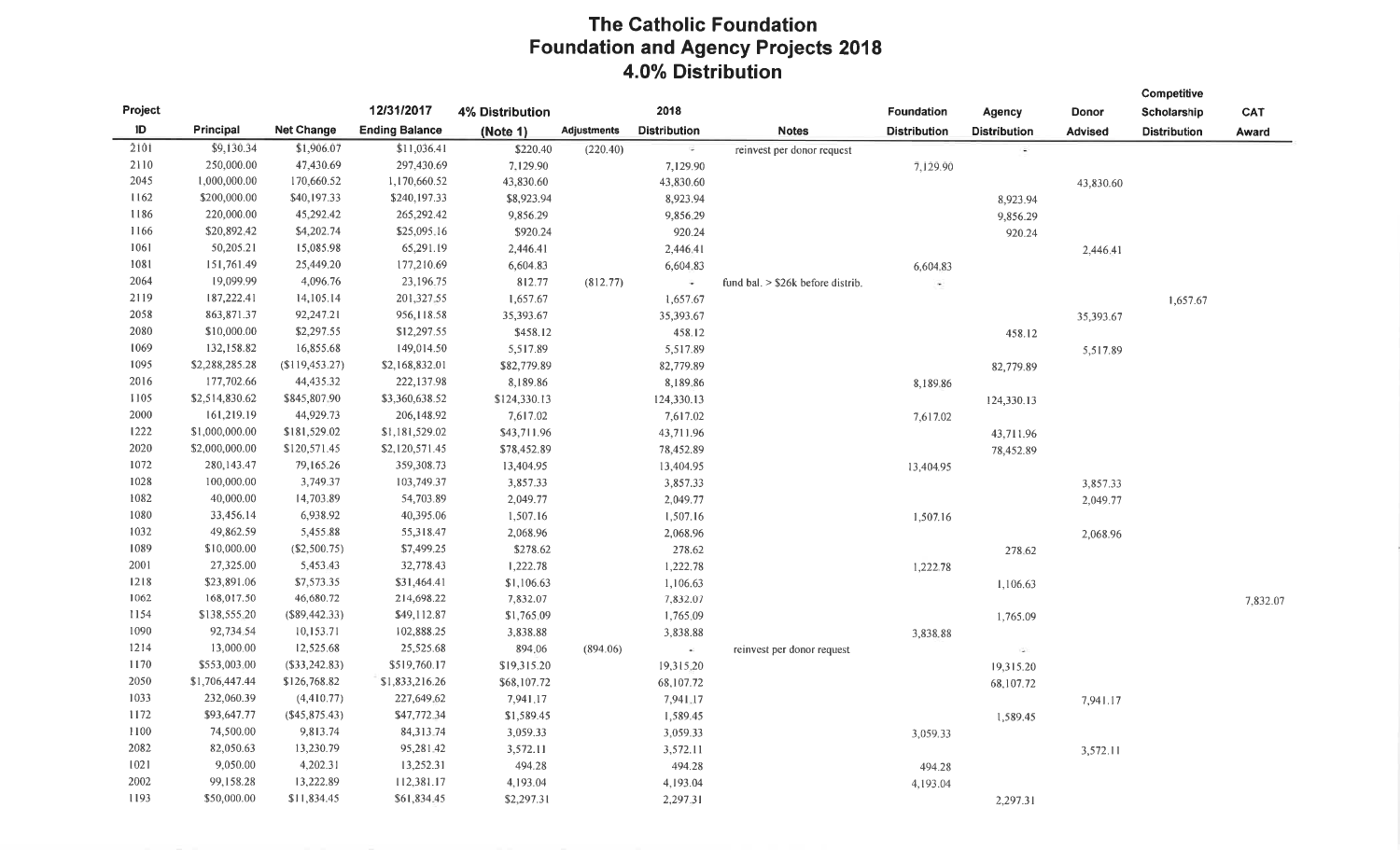# **The Catholic Foundation Foundation and Agency Projects 2018**<br>4.0% Distribution

|         |                  |                   |                       |                        |                    |                     |                                 |                     |                     |                | Competitive         |            |
|---------|------------------|-------------------|-----------------------|------------------------|--------------------|---------------------|---------------------------------|---------------------|---------------------|----------------|---------------------|------------|
| Project |                  |                   | 12/31/2017            | <b>4% Distribution</b> |                    | 2018                |                                 | <b>Foundation</b>   | Agency              | <b>Donor</b>   | Scholarship         | <b>CAT</b> |
| ID      | <b>Principal</b> | <b>Net Change</b> | <b>Ending Balance</b> | (Note 1)               | <b>Adjustments</b> | <b>Distribution</b> | <b>Notes</b>                    | <b>Distribution</b> | <b>Distribution</b> | <b>Advised</b> | <b>Distribution</b> | Award      |
| 1086    | 76,237.00        | 12,270.16         | 88,507.16             | 3,302.28               |                    | 3,302.28            |                                 | 3,302.28            |                     |                |                     |            |
| 2116    | 46,032.72        | 8,242.96          | 54,275.68             | 981.14                 |                    | 981.14              |                                 |                     |                     |                | 981.14              |            |
| 1205    | \$169,998.90     | \$14,247.95       | \$184,246.85          | \$6,722.33             |                    | 6,722.33            |                                 |                     | 6,722.33            |                |                     |            |
| 2038    | 5,000.00         | 420.73            | 5,420.73              | 202.25                 |                    | 202.25              |                                 | 202,25              |                     |                |                     |            |
| 2096    | 15,000.00        | 1,069.22          | 16,069.22             | 592.26                 | 107.74             | 700.00              | minimum of \$700                | 700.00              |                     |                |                     |            |
| 1088    | \$5,000.00       | \$1,317.01        | \$6,317.01            | \$234.69               |                    | 234.69              |                                 |                     | 234.69              |                |                     |            |
| 2003    | 50,000.00        | 11.034.10         | 61,034.10             | 2,277.23               |                    | 2,277.23            |                                 | 2,277.23            |                     |                |                     |            |
| 1228    | 548,222.67       | 120,730.57        | 668,953.24            | 18,205.50              | (18,205.50)        | $\sim$              | reinvest per donor request      |                     | ÷,                  |                |                     |            |
| 2117    | 20,000.00        | 2,573.50          | 22,573.50             | 281.78                 |                    | 281.78              |                                 |                     |                     |                | 281.78              |            |
| 1084    | 14,007.64        | 6,550.21          | 20,557.85             | 767.03                 |                    | 767.03              |                                 | 767.03              |                     |                |                     |            |
| 2004    | 91,789.62        | 18,690.54         | 110,480,16            | 3,798.88               |                    | 3,798.88            |                                 | 3,798.88            |                     |                |                     |            |
| 1074    | 14,978.84        | 1,557.86          | 16,536.70             | 617.00                 |                    | 617.00              |                                 | 617.00              |                     |                |                     |            |
| 1120    | \$5,100.00       | \$1,020.95        | \$6,120.95            | \$227.41               |                    | 227.41              |                                 |                     | 227.41              |                |                     |            |
| 1022    | 100,344.70       | (56, 161.28)      | 44,183.42             | 1,851.46               |                    | 1,851.46            |                                 |                     |                     | 1,851.46       |                     |            |
| 1085    | 104,142.80       | 44, 362, 14       | 148,504.94            | 5,540.85               |                    | 5,540.85            |                                 | 5,540.85            |                     |                |                     |            |
| 1087    | 16,042.95        | 7,747.60          | 23,790.55             | 887.65                 |                    | 887.65              |                                 | 887.65              |                     |                |                     |            |
| 1083    | 16,749.78        | 4,542.48          | 21,292.26             | 744.90                 |                    | 744.90              |                                 | 744.90              |                     |                |                     |            |
| 2120    | 143,000.00       | 15,529.87         | 158,529.87            | 1,672.15               |                    | 1,672.15            |                                 | 1,672.15            |                     |                |                     |            |
| 2108    | 200.00           | 25.69             | 225.69                | 3.79                   | (3.79)             | $\overline{a}$      | $>\!\!\$100$                    | ye)                 |                     |                |                     |            |
| 2022    | \$500.00         | \$113.76          | \$613.76              | \$22,12                | (22.12)            | $\tilde{z}$         | > \$100                         |                     | $\sim$              |                |                     |            |
| 1113    | 33,407.53        | 6,902.75          | 40,310,28             | 1,319.99               |                    | 1,319.99            |                                 | 1,319.99            |                     |                |                     |            |
| 2111    | 13,435.35        | 2,519.44          | 15,954.79             | 370.87                 |                    | 370.87              |                                 | 370.87              |                     |                |                     |            |
| 1188    | \$8,701.49       | \$678.35          | \$9,379.84            | \$348.49               |                    | 348.49              |                                 |                     | 348.49              |                |                     |            |
| 1187    | 19,500.00        | 3,616.24          | 23,116.24             | 862.21                 |                    | 862.21              |                                 | 862.21              |                     |                |                     |            |
| 2014    | 151,977.60       | 50,841.00         | 202,818.60            | 7,566.86               |                    | 7,566.86            |                                 | 7,566.86            |                     |                |                     |            |
| 1039    | 115,423.21       | 18,274.23         | 133,697.44            | 4,918.01               |                    | 4,918.01            |                                 |                     |                     | 4,918.01       |                     |            |
| 2093    | 17,500.00        | 1,959.09          | 19,459.09             | 653.12                 |                    | 653.12              |                                 | 653.12              |                     |                |                     |            |
| 2068    | 62,000.00        | 14,364.01         | 76,364.01             | 2,860.88               |                    | 2,860.88            |                                 |                     |                     | 2,860.88       |                     |            |
| 1174    | \$379,443.18     | (\$30,191.50)     | \$349,251.68          | \$13,058.55            | (1,458.55)         | 11,600.00           | \$2,900 distributed quarterly   |                     | 11,600.00           |                |                     |            |
| 2066    | 30,976.59        | 6,947.46          | 37,924.05             | 1,334.28               |                    | 1,334.28            |                                 | 1,334.28            |                     |                |                     |            |
| 1101    | 67,450.00        | 11,054.15         | 78,504.15             | 2,831.12               |                    | 2,831,12            |                                 | 2,831.12            |                     |                |                     |            |
| 1118    | \$38,119.00      | \$11,396.61       | \$49,515.61           | \$1,839.63             |                    | 1,839,63            |                                 |                     | 1,839.63            |                |                     |            |
| 1070    | 26,400.00        | (3,617.56)        | 22,782.44             | 850.85                 |                    | 850.85              | add'l \$ usually added by donor | 850.85              |                     |                |                     |            |
| 1023    | 104,011.32       | 16,259.88         | 120,271.20            | 4,468.09               |                    | 4,468.09            |                                 |                     |                     | 4,468.09       |                     |            |
| 2034    | 26,085.00        | 3,903.46          | 29,988.46             | 1,122.73               |                    | 1,122,73            |                                 | 1,122.73            |                     |                |                     |            |
| 1115    | 52,487.20        | (5,069.13)        | 47,418.07             | 1,754.14               |                    | 1,754.14            | add'l \$ usually added by donor | 1,754.14            |                     |                |                     |            |
| 1226    | \$35,000.00      | \$6,505.64        | \$41,505.64           | \$1,542.04             |                    | 1,542.04            |                                 |                     | 1,542.04            |                |                     |            |
| 2017    | 5,000.00         | 812.52            | 5,812.52              | 216.80                 |                    | 216.80              |                                 | 216.80              |                     |                |                     |            |
| 1201    | \$10,000.00      | \$1,774.17        | \$11,774.17           | \$436,96               |                    | 436.96              |                                 |                     | 436.96              |                |                     |            |
| 1203    | \$8,000.00       | \$1,861.42        | \$9,861.42            | \$366.38               |                    | 366.38              |                                 |                     | 366.38              |                |                     |            |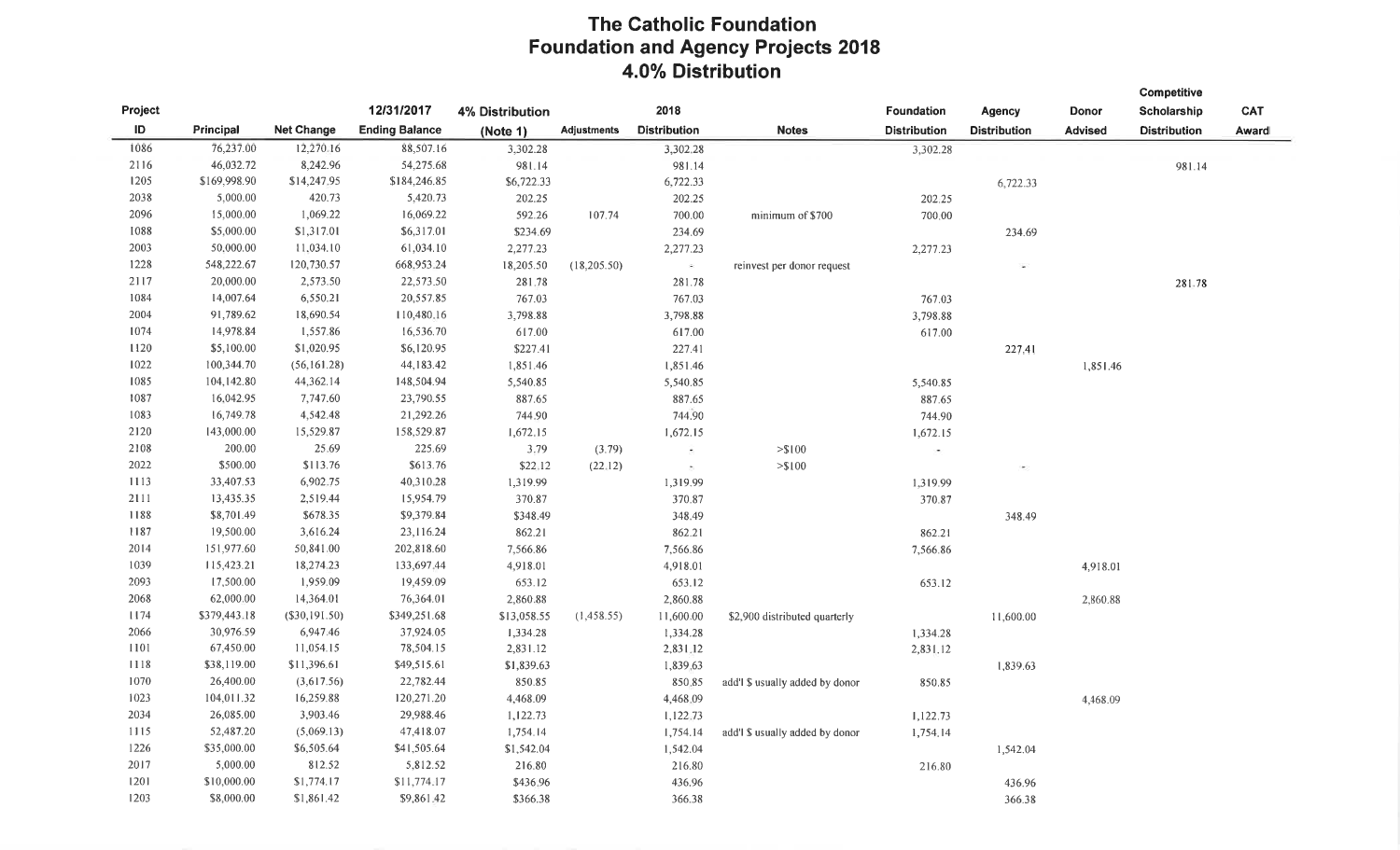# **The Catholic Foundation Foundation and Agency Projects 2018** 4.0% Distribution

|         |                |                   |                       |                        |                    |                     |                                 |                     |                     |                | Competitive              |            |
|---------|----------------|-------------------|-----------------------|------------------------|--------------------|---------------------|---------------------------------|---------------------|---------------------|----------------|--------------------------|------------|
| Project |                |                   | 12/31/2017            | <b>4% Distribution</b> |                    | 2018                |                                 | Foundation          | Agency              | <b>Donor</b>   | Scholarship              | <b>CAT</b> |
| ID      | Principal      | <b>Net Change</b> | <b>Ending Balance</b> | (Note 1)               | <b>Adjustments</b> | <b>Distribution</b> | <b>Notes</b>                    | <b>Distribution</b> | <b>Distribution</b> | <b>Advised</b> | <b>Distribution</b>      | Award      |
| 1075    | 15,232.00      | 13,693.61         | 28,925.61             | 1,079.24               |                    | 1,079.24            |                                 | 1,079.24            |                     |                |                          |            |
| 1076    | 25,000.00      | 12,848.84         | 37,848.84             | 1,360.89               |                    | 1,360.89            |                                 | 1,360.89            |                     |                |                          |            |
| 1152    | 6,000.00       | 4,092.50          | 10,092.50             | 355.86                 | (355.86)           | $\sim$              | reinvest per donor request      |                     |                     |                |                          |            |
| 2059    | 500.00         | 103.02            | 603.02                | 15.99                  | (15.99)            | $\sim$              | > \$100                         | œ,                  |                     |                |                          |            |
| 1144    | \$19,753.07    | \$12,589.97       | \$32,343.04           | \$1,201.63             |                    | 1,201.63            |                                 |                     | 1,201.63            |                |                          |            |
| 1091    | 65,702.89      | 24,528.45         | 90,231.34             | 3,353.94               |                    | 3,353.94            |                                 | 3,353.94            |                     |                |                          |            |
| 1093    | 5,000.00       | 1,245.10          | 6,245.10              | 233.01                 |                    | 233.01              |                                 | 233.01              |                     |                |                          |            |
| 2109    | 100,000.00     | 16,366.69         | 116,366.69            | 3,018.55               |                    | 3,018.55            |                                 | 3,018.55            |                     |                |                          |            |
| 2114    | 54,043.34      | 8,822.18          | 62,865,52             | 951.69                 | (951.69)           | $\overline{\omega}$ | reinvest per donor request      | $\omega$            |                     |                |                          |            |
| 1107    | 32,506.16      | 2,996.89          | 35,503.05             | 1,323.43               |                    | 1,323.43            |                                 | 1,323.43            |                     |                |                          |            |
| 1049    | 1,432,730.91   | (356,999.87)      | 1,075,731.04          | 41,055.88              | 8,944.12           | 50,000.00           | \$50k per donor request         |                     |                     |                | 50,000,00                |            |
| 2121    | 6,229.00       | 277.03            | 6,506.03              | 32,93                  | (32.93)            | $\sim$              | > \$100                         |                     |                     |                | $\overline{\phantom{a}}$ |            |
| 2005    | \$266.50       | \$49.70           | \$316.20              | \$11.37                | (11.37)            | $\sim$              | > \$100                         |                     |                     |                |                          |            |
| 1092    | 27,499.65      | 6,495.84          | 33,995.49             | 1,268.40               |                    | 1,268.40            |                                 | 1,268.40            |                     |                |                          |            |
| 1108    | 43,690.73      | 33,838.20         | 77,528.93             | 2,725.33               |                    | 2,725.33            | $1108 + 2006 > $100,000$        | 2,725.33            |                     |                |                          |            |
| 2006    | 17,715.91      | 10,803.04         | 28,518.95             | 998.81                 |                    | 998.81              | $1108 + 2006 > $100,000$        |                     | 998.81              |                |                          |            |
| 1230    | \$50,000.00    | \$9,339.53        | \$59,339.53           | \$2,204.61             |                    | 2,204.61            |                                 |                     | 2,204.61            |                |                          |            |
| 2052    | 54,500.00      | 12,878.29         | 67,378.29             | 2,291.41               |                    | 2,291.41            |                                 | 2,291.41            |                     |                |                          |            |
| 2087    | 448,603.90     | 106,439.58        | 555,043.48            | 20,531.13              |                    | 20,531.13           |                                 | 20,531.13           |                     |                |                          |            |
| 2098    |                |                   |                       |                        |                    |                     | no distribution                 | $\geq$              |                     |                |                          |            |
| 2048    | 15,220.00      | 2,572.62          | 17,792.62             | 605.41                 |                    | 605.41              |                                 | 605.41              |                     |                |                          |            |
| 2090    | 416,000.00     | 43,289.43         | 459,289.43            | \$4,241.86             |                    | 4,241.86            | 15% to APR; 10% reinvested; 75% | 4,241.86            |                     |                |                          |            |
| 1097    | 86,000.00      | 17,282.81         | 103,282.81            | 3,432.41               |                    | 3,432.41            |                                 | 3,432.41            |                     |                |                          |            |
| 2031    | 750,100.00     | 70,770.70         | 820,870.70            | 30,625.76              |                    | 30,625.76           |                                 | 30,625.76           |                     |                |                          |            |
| 1077    | 35,500.00      | 6,954.91          | 42,454.91             | 1,584.03               |                    | 1,584.03            |                                 | 1,584.03            |                     |                |                          |            |
| 1056    | 49,879.28      | (806.93)          | 49,072.35             | 1,838.83               |                    | 1,838.83            |                                 |                     |                     | 1,838.83       |                          |            |
| 1110    | \$38,800.00    | \$9,556.51        | \$48,356.51           | \$1,796.57             |                    | 1,796.57            |                                 |                     | 1,796.57            |                |                          |            |
| 2007    | 11,905.20      | 4,911.76          | 16,816.96             | 627.46                 |                    | 627.46              |                                 | 627.46              |                     |                |                          |            |
| 1098    | \$63,143.12    | \$18,284.12       | \$81,427.24           | \$3,025.23             |                    | 3,025.23            |                                 |                     | 3,025.23            |                |                          |            |
| 2018    | \$100,000.00   | \$14,649.98       | \$114,649.98          | \$4,259.54             |                    | 4,259.54            |                                 |                     | 4,259.54            |                |                          |            |
| 1114    | 7,000.00       | 1,667.55          | 8,667.55              | 323.39                 |                    | 323.39              |                                 | 323.39              |                     |                |                          |            |
| 2008    | 700.00         | 136.77            | 836.77                | 28.76                  | (28.76)            | $\equiv$            | > \$100                         | ÷                   |                     |                |                          |            |
| 2030    | 120,518,00     | 28,427.60         | 148,945.60            | 5,557.18               |                    | 5,557.18            |                                 | 5,557.18            |                     |                |                          |            |
| 1112    | \$63,507,57    | (\$55,751.55)     | \$7,756.02            | \$288.05               |                    | 288.05              |                                 |                     | 288.05              |                |                          |            |
| 2009    | 18,750.00      | 3,106.95          | 21,856.95             | 762.57                 |                    | 762.57              |                                 | 762.57              |                     |                |                          |            |
| 1034    | 50,000,00      | 16,675.97         | 66,675.97             | 2,416.47               |                    | 2,416.47            |                                 |                     |                     | 2,416.47       |                          |            |
| 1104    | 16,956.04      | 1,525.94          | 18,481,98             | 262.23                 |                    | 262.23              |                                 | 262.23              |                     |                |                          |            |
| 2062    | \$6,000.00     | \$4,068.02        | \$10,068.02           | \$374.05               |                    | 374.05              |                                 |                     | 374.05              |                |                          |            |
| 1122    | \$2,071,947.38 | (\$526,196.52)    | \$1,545,750.86        | \$70,025.31            |                    | 70,025.31           |                                 |                     | 70,025.31           |                |                          |            |
| 2028    | 109,000.00     | 7,732.17          | 116,732.17            | 3,914.39               |                    | 3,914.39            |                                 | 3,914.39            |                     |                |                          |            |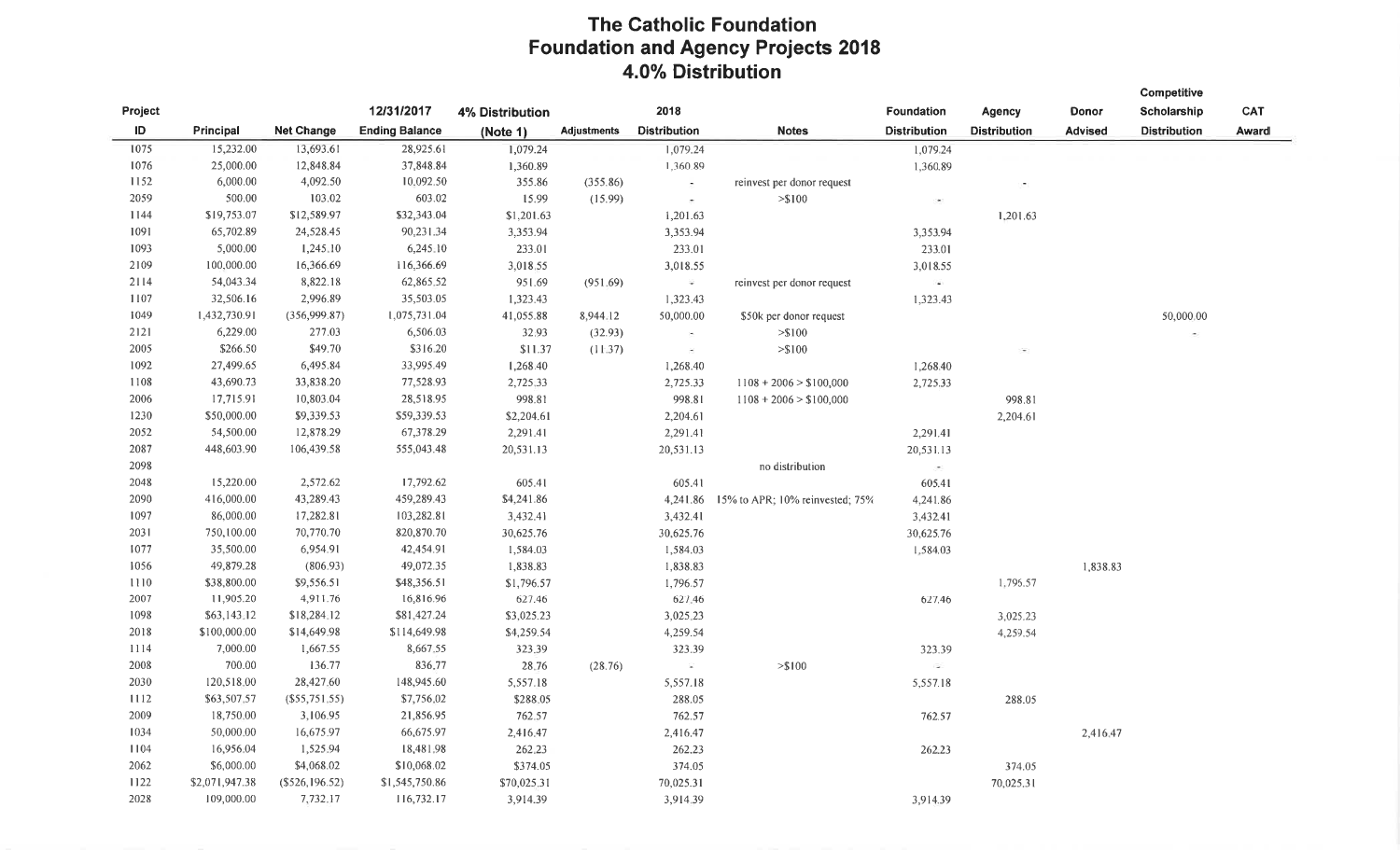# **The Catholic Foundation Foundation and Agency Projects 2018**<br>4.0% Distribution

|         |                  |                   |                       |                        |                    |                     |                                       |                          |                     |                | Competitive         |            |
|---------|------------------|-------------------|-----------------------|------------------------|--------------------|---------------------|---------------------------------------|--------------------------|---------------------|----------------|---------------------|------------|
| Project |                  |                   | 12/31/2017            | <b>4% Distribution</b> |                    | 2018                |                                       | <b>Foundation</b>        | Agency              | <b>Donor</b>   | Scholarship         | <b>CAT</b> |
| ID      | <b>Principal</b> | <b>Net Change</b> | <b>Ending Balance</b> | (Note 1)               | <b>Adjustments</b> | <b>Distribution</b> | <b>Notes</b>                          | <b>Distribution</b>      | <b>Distribution</b> | <b>Advised</b> | <b>Distribution</b> | Award      |
| 1191    | \$101,000.00     | \$20,582.68       | \$121,582.68          | \$4,517.10             |                    | 4,517.10            |                                       |                          | 4,517.10            |                |                     |            |
| 1078    | 7,300.00         | 732.79            | 8,032.79              | 299.71                 |                    | 299.71              |                                       | 299.71                   |                     |                |                     |            |
| 2081    | 100.00           | 43.98             | 143.98                | 1.87                   | (1.87)             | $\bullet$           | fund bal, $>$ \$5 $k$ before distrib. | $\overline{\phantom{a}}$ |                     |                |                     |            |
| 1099    | 2,052.92         | 523.38            | 2,576.30              | 51.83                  | (51.83)            | ٠.                  | fund bal. > \$5k before distrib.      | $\sim$                   |                     |                |                     |            |
| 1103    | 7,495.00         | 1,234.78          | 8,729.78              | 324.34                 |                    | 324.34              |                                       | 324.34                   |                     |                |                     |            |
| 1111    | 100,785.00       | 23,648.48         | 124,433.48            | 4,324.56               | (4,324.56)         | ×.                  | reinvest per donor request            | $\blacksquare$           |                     |                |                     |            |
| 2099    | 37,203.80        | (22, 738.65)      | 14,465.15             | 506.37                 | (506.37)           | $\mathbf{a}$        | reinvest per donor request            |                          | $\sim$              |                |                     |            |
| 1106    | \$19,715.00      | \$5,641.53        | \$25,356.53           | \$942.06               |                    | 942.06              |                                       |                          | 942.06              |                |                     |            |
| 2011    | 19,208.54        | 3,586.65          | 22,795.19             | 845.91                 |                    | 845.91              |                                       | 845.91                   |                     |                |                     |            |
| 1079    | 50,000.00        | 11,467.22         | 61,467.22             | 2,293.40               |                    | 2,293.40            |                                       | 2,293.40                 |                     |                |                     |            |
| 2046    | 10,250.00        | 528.66            | 10,778.66             | 402.16                 |                    | 402.16              |                                       | 402.16                   |                     |                |                     |            |
| 2122    | 3,626,695.95     | 115,910.14        | 3,742,606.09          | 13,524.20              |                    | 13,524.20           |                                       |                          |                     | 13,524.20      |                     |            |
| 2086    | 76,861.94        | 7,715.08          | 84,577.02             | 3,201.51               | 448.49             | 3,650.00            | \$912.50 distributed quarterly        | 3,650.00                 |                     |                |                     |            |
| 1031    | 75,000.87        | 10,567.57         | 85,568.44             | 3,206.38               |                    | 3,206.38            |                                       |                          |                     | 3,206.38       |                     |            |
|         | \$28,350,117.57  | \$1,899,038.48    | \$30,249,156.05       | \$971,350.09           | (S18, 398.07)      | \$952,952.02        |                                       | \$193,592.76             | \$556,844.37        | \$141,762.23   | \$52,920.59         | \$7,832.07 |

Note 1: Distribution calculated using three-year average daily balance.

Note 2: Distribution net of 15% amount contributed to APR and 10% reinvested in principal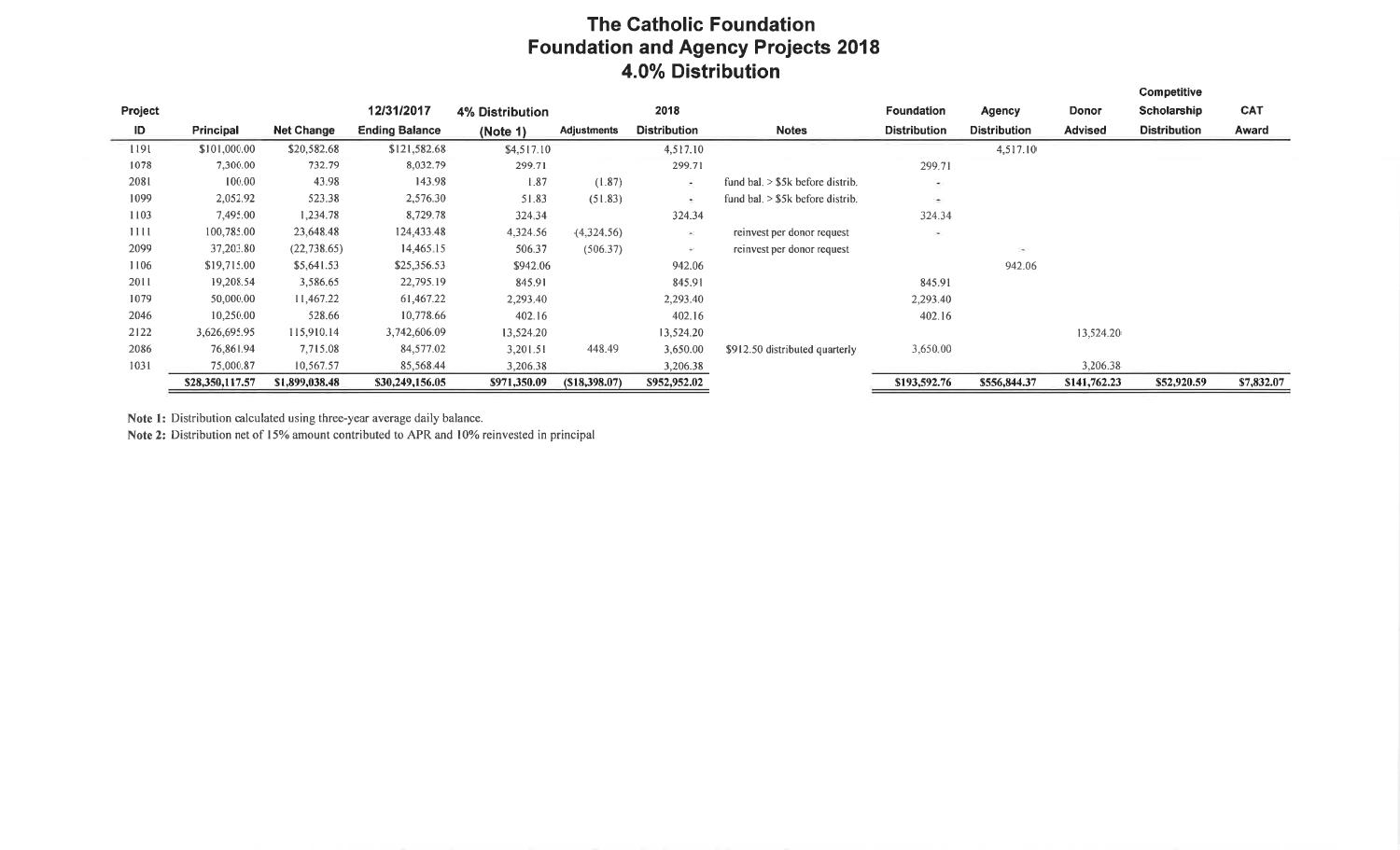### **THE CATHOLIC FOUNDATION ARCHDIOCESE OF SANTA FE**

## **DISTRIBUTION POLICIES**

### **Grants and Other Distributions from Endowment Funds**

1. Generally, donors who fund endowments at the Foundation expect the Foundation to use modern investment strategies and prudent spending policies to generate enough funds to distribute annually while maintaining the long-term viability of the endowments.

The Foundation is committed to preserving the principal in the endowments by maintaining the purchasing power of contributions. In determining the prudent amount to distribute in a given year, the Foundation will consider the donor's intent that the fund continue in perpetuity, the purpose of the fund as stated in the fund agreement, and relevant economic factors.

2. The Executive Committee will determine the prudent amount to distribute each year in consultation with the Finance and Investment Committees or their representatives. To facilitate the grant planning process, the annual calculation of distributable amounts will be based on the three-year rolling average of fund balances on December 31. To ensure a reasonable balance between prudence and predictability in spending practices, the following policy, with related safeguards, will be followed:

### **a) Policy Guideline:**

The distributable amount is not to exceed 4% of total fund balances without the specific approval of the Executive Committee and the Board of Trustees.

### **b) 4% Limitation Tests:**

The Policy Guideline of a 4% distributable amount must meet the following tests:

- i) The investment income, realized and unrealized gains/losses (total return concept) for the previous three quarters will equal or exceed the 4% distributable calculation amount.
- ii) If (i) test fails, the prior two years' total return plus the current year's total return must equal or exceed the 4% distributable calculation amount after subtracting the amounts distributed in the prior two years.
- iii) If (i) and (ii) are not met, the Executive Committee will make a judgmental determination of the amount distributable, however in no instance when this test is necessary will the amount exceed the 4% distributable calculation amount.
- 3. As stated in section 2.a) above, an amount distributable in any given year is not to exceed 4% without the specific approval of the Executive Committee and the Board of Trustees. Notwithstanding this limitation, a distribution in any year of an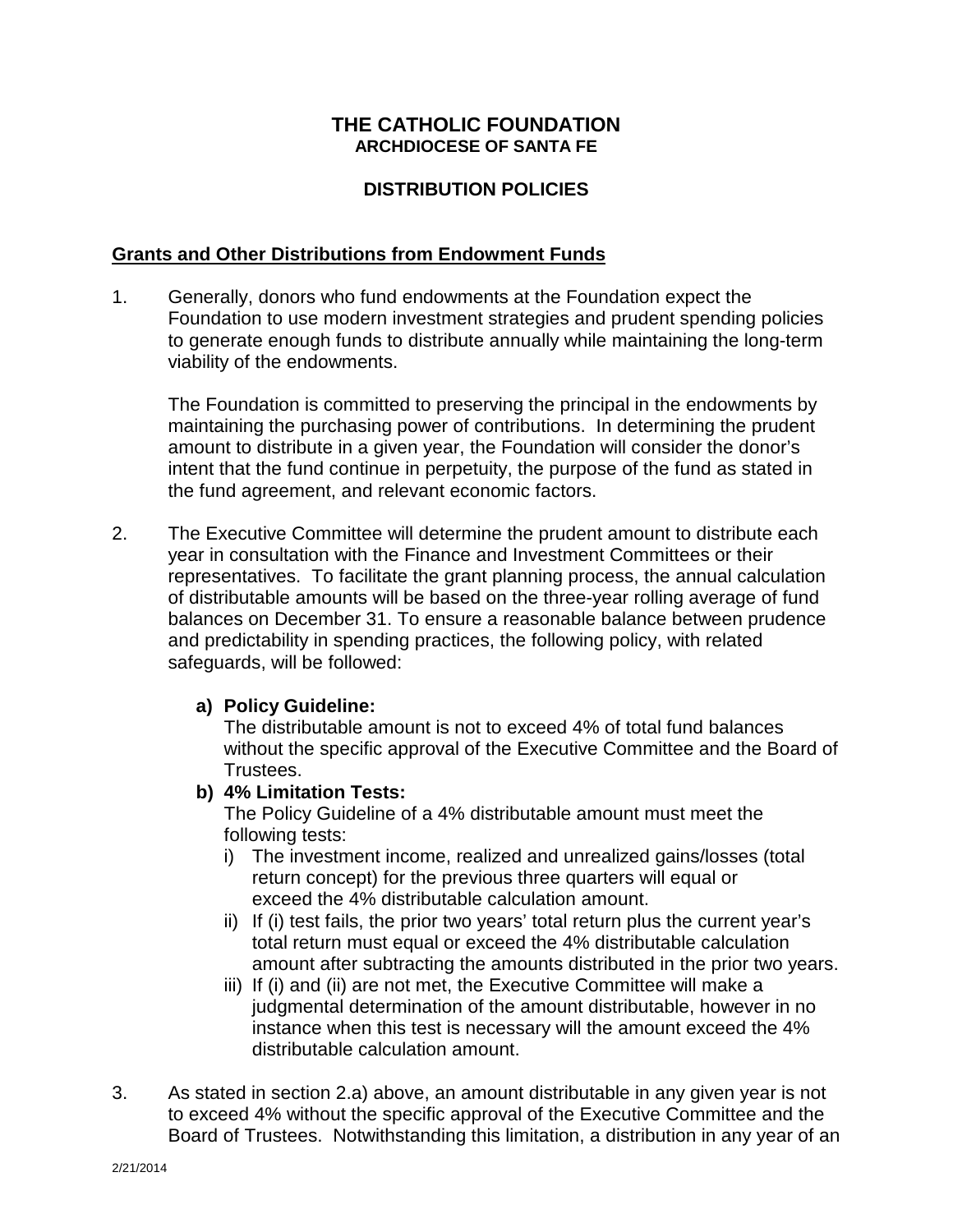amount greater than 7% of the fair market value of an endowment fund, calculated on a three-year rolling average, will create a rebuttable presumption of imprudence under the Uniform Prudent Management of Institutional Funds Act (UPMIFA) and will not be allowed.

- 4. Distributions from endowments are customarily made within the Archdiocese of Santa Fe. Requests for exceptions will be considered on a fund-by-fund basis, and are subject to approval by the Executive Committee.
- 5. For donor-advised funds established under multi-year pledges, distributions may be made prior to reaching the minimum contribution level upon request by the donor. The minimum distribution from any donor-advised fund will be \$500.
- 6. The minimum distribution from all other endowment funds will be \$100.

### **Pass-Through Contributions**

- 1. Contributions may be accepted for pass-through to another organization under the following conditions:
	- A. The recipient organization is tax-exempt under §501(c)(3) of the Internal Revenue Code, and maintains its §501(c)(3) exemption during the period pass-through contributions are held on its behalf;
	- B. All contributions are held for a minimum of thirty (30) days before any disbursements are made;
	- C. Disbursements are made in minimum amounts of \$500 each; and
	- D. If the recipient organization ceases to exist or fails to maintain its tax-exempt status, or if any of its activities become inconsistent with Catholic social teaching and values, any remaining contributions held on its behalf become the property of the Foundation, subject to review by the Executive Committee.

### **Distributions from the Operating Fund**

1. Gifts, donations, underwritings and similar contributions to others will not be made from the operating fund.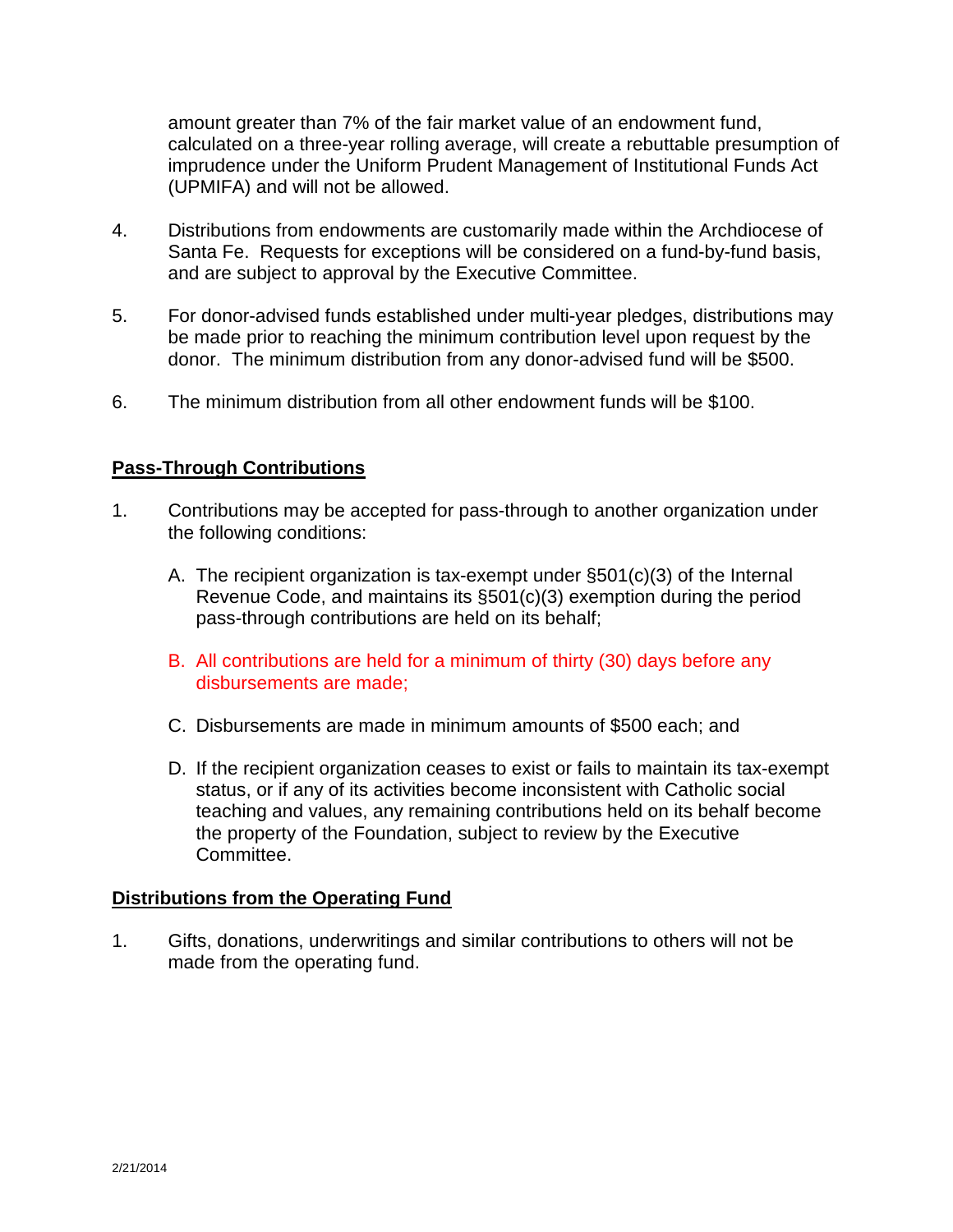#### **January 31, 2018 COMPARATIVE OPERATING INCOME STATEMENT THE CATHOLIC FOUNDATION**

|                                            | <b>Annual Budget</b> | <b>Budget YTD</b> | <b>Actual YTD</b> | Variance<br>Fav/(Unfav) |     |
|--------------------------------------------|----------------------|-------------------|-------------------|-------------------------|-----|
| <b>REVENUE</b>                             |                      |                   |                   |                         |     |
| <b>Administrative Fees</b>                 | 500,000              | 291,650           | 308,125           | 16,475                  | (a) |
| Contributions - Cash                       | 32,000               | 18,600            | 20,716            | 2,116                   | (b) |
| Grant Awards Luncheon (net)                | 41,735               | 41,735            | 46,739            | 5,004                   | (c) |
| Other Income                               |                      |                   |                   |                         |     |
| <b>Total Revenue</b>                       | 573,735              | 351,985           | 375,580           | 23,595                  |     |
| <b>EXPENSES</b>                            |                      |                   |                   |                         |     |
| <b>Salaries</b>                            | 347,760              | 203,520           | 202,568           | 952                     |     |
| Payroll Taxes                              | 24,860               | 13,830            | 13,966            | (136)                   |     |
| <b>Employee Benefits</b>                   | 40,725               | 24,825            | 24,494            | 331                     |     |
| Marketing/Advertising                      | 26,680               | 18,330            | 17,745            | 585                     |     |
| <b>Community Awareness and Cultivation</b> | 5,600                | 2,100             | 1,500             | 600                     |     |
| <b>Board Engagement Events</b>             | 2,500                | 800               | 51                | 749                     |     |
| <b>Conferences and Seminars</b>            | 3,500                | 700               | 776               | (76)                    |     |
| Development                                | 9,250                | 5,400             | 5,769             | (369)                   |     |
| Equipment Maintenance/Repair               | 1,500                | 1,150             | 1,092             | 58                      |     |
| <b>General Office Supplies</b>             | 3,000                | 1,750             | 1,861             | (111)                   |     |
| <b>Banking Fees</b>                        | 600                  | 350               | 88                | 262                     |     |
| Miscellaneous                              | 750                  | 615               | 458               | 157                     |     |
| Office Equipment                           | 500                  | 290               | 852               | (562)                   |     |
| Office Lease                               | 33,850               | 19,658            | 19,658            | $\blacksquare$          |     |
| Postage and Handling                       | 2,700                | 1,575             | 760               | 815                     |     |
| Professional Affiliations/Memberships      | 2,500                | 1,460             | 100               | 1,360                   | (b) |
| <b>Professional Fees</b>                   | 22,050               | 20,825            | 20,717            | 108                     |     |
| Program Expense                            | 2,920                | 1,300             | 1,404             | (104)                   |     |
| Software Maintenance/Upgrades              | 17,940               | 13,940            | 15,774            | (1,834)                 | (d) |
| Telephone/Fax                              | 5,100                | 2,975             | 2,990             | (15)                    |     |
| Travel/Entertainment                       | 3,000                | 1,750             | 2,211             | (461)                   |     |
| <b>Total Expenses</b>                      | 557,285              | 337,143           | 334,834           | 2,309                   |     |
| <b>Capital Expenses</b>                    | 11,000               | 11,000            | 3,093             | 7,907 (b) (d)           |     |
| <b>NET INCOME (DEFICIT)</b>                | 5,450                | 3,842             | 37,653            | 33,811                  |     |

(a) Variance due to fees from new endowment funds and 0.5% increase in CRT/GA fees effective November 2017.

(b) Variance due to timing.

(c) Favorable variance due to reduced costs, notably printing, mailing, decorations and photography.

(d) Software unfavorable variance due to switching to Blackbaud NXT software (cloud computing), offset by favorable variance in capital expenditures because a less expensive new server will be needed.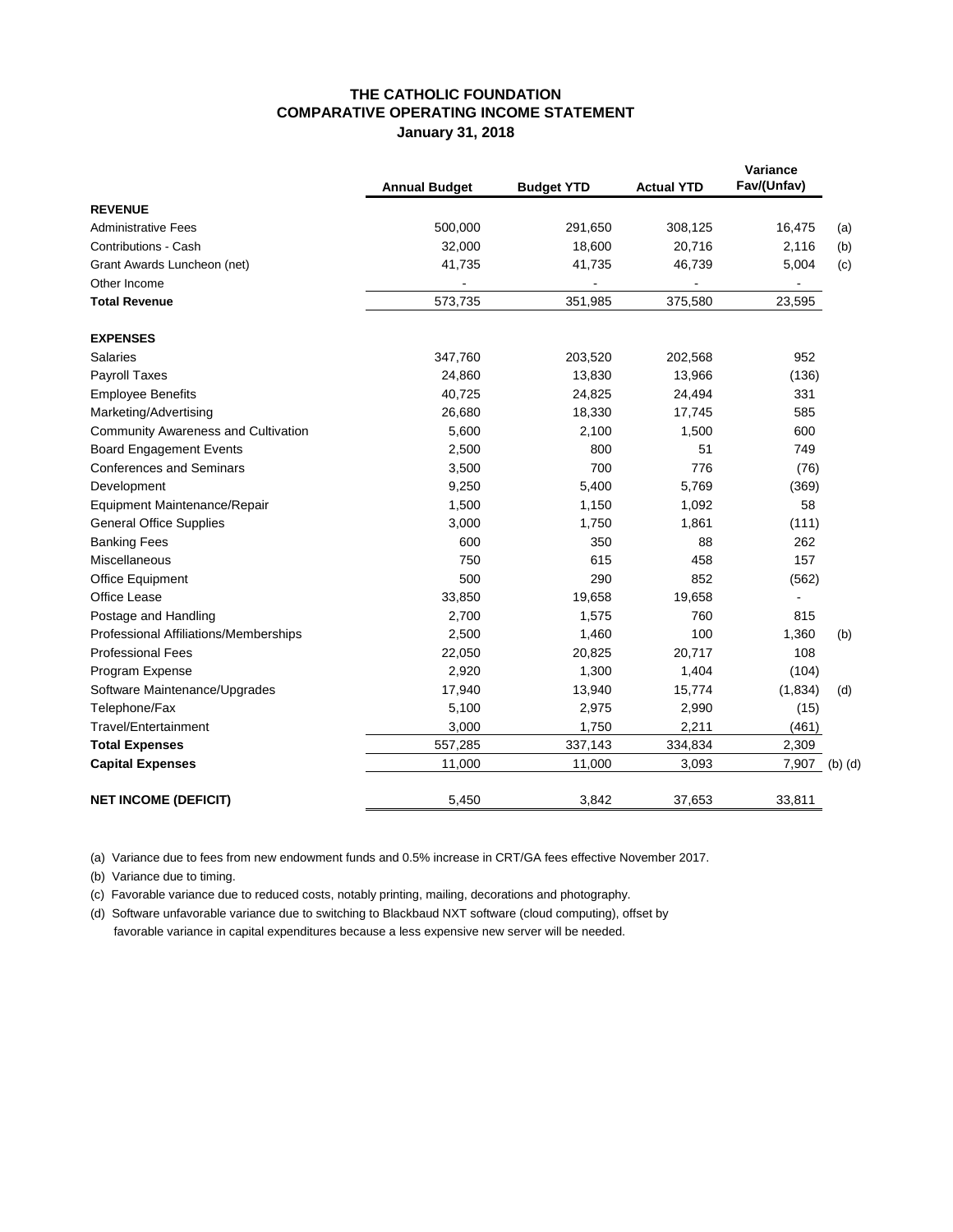# **The Catholic Foundation**

# **Balance Sheet as of January 2018**

# with Comparative Totals for Prior Year

|                                                        | <b>Current Year</b> | <b>Prior Year</b> |
|--------------------------------------------------------|---------------------|-------------------|
|                                                        |                     |                   |
| Assets                                                 |                     |                   |
| Assets                                                 |                     |                   |
| Cash and cash equivalents - operations                 | \$501,744.88        | \$482,702.84      |
| Cash and cash equivalents - endowment                  | \$744,571.82        | \$99,992.02       |
| Unconditional promises to give                         | \$0.00              | \$33,342.01       |
| Furniture and equipment, less accumulated depreciation | \$20,901.15         | \$18,238.03       |
| <b>Other Assets</b>                                    | \$8,453.56          | \$8,418.51        |
| <b>Total Assets</b>                                    | \$1,275,671.41      | \$642,693.41      |
| Investments                                            |                     |                   |
| Real estate                                            | \$2,521,590.06      | \$2,541,702.20    |
| Marketable securities                                  | \$46,554,676.31     | \$41,544,384.75   |
| <b>Total Investments</b>                               | \$49,076,266.37     | \$44,086,086.95   |
| <b>Total Assets</b>                                    | \$50,351,937.78     | \$44,728,780.36   |
| Liabilities and Net Assets                             |                     |                   |
| Liabilites                                             |                     |                   |
| Accounts payable and accrued liabilities               | \$46,286.91         | \$40,316.52       |
| Grants distributable                                   | \$26,476.70         | \$4,122,363.82    |
| Charitable remainder annuity trusts and gift annuities | \$2,483,343.25      | \$3,481,321.91    |
| Agency obligations                                     | \$17,820,375.34     | \$15,195,217.49   |
| <b>Total Liabilites</b>                                | \$20,376,482.20     | \$22,839,219.74   |
| Net assets:                                            |                     |                   |
| Unrestricted                                           | \$9,409,475.79      | \$6,958,760.09    |
| Temporarily restricted                                 | \$2,233,566.40      | \$653,785.89      |
| Permanently restricted                                 | \$18,332,413.39     | \$14,277,014.64   |
| <b>Total Net assets</b>                                | \$29,975,455.58     | \$21,889,560.62   |
|                                                        |                     |                   |
| <b>Total Liabilities and Net Assets</b>                | \$50,351,937.78     | \$44,728,780.36   |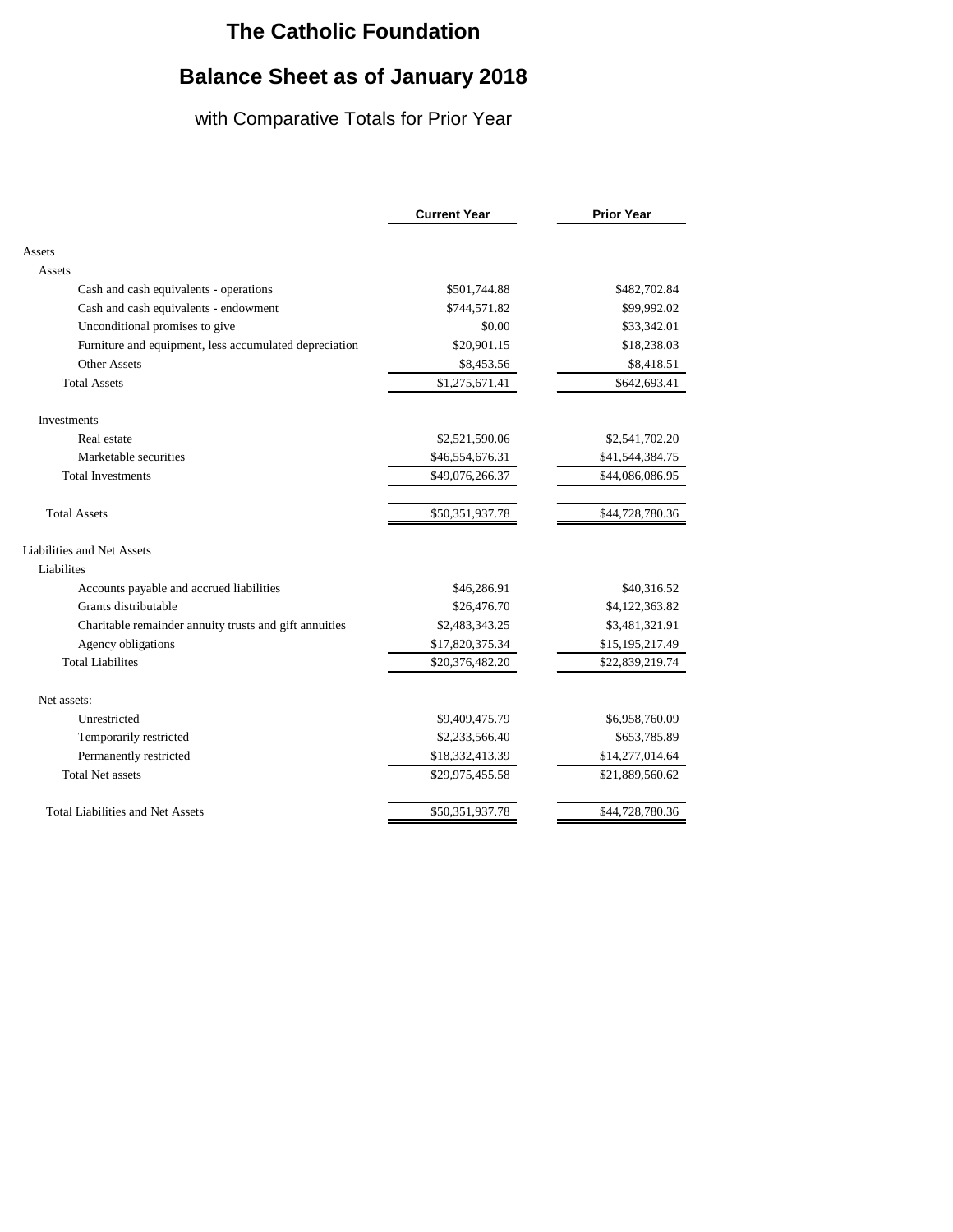# **The Catholic Foundation** Income Statement for July 1, 2017 - January 31, 2018<br>with Comparative Totals for Prior Year

|                                           | Unrestricted | Temporarily<br><b>Restricted</b> | Permanently<br>Restricted | Agency         | <b>Split Interest</b> | Total      | <b>Prior Year</b> |
|-------------------------------------------|--------------|----------------------------------|---------------------------|----------------|-----------------------|------------|-------------------|
| Public support and revenues               |              |                                  |                           |                |                       |            |                   |
| Contributions                             | 694,259      | $\mathbf{0}$                     | 3,774,484                 | 1,478,177      | $\bf{0}$              | 5,946,921  | 219,044           |
| Investment income                         | 502,194      | 446,701                          | $\mathbf{0}$              | 536,811        | $\bf{0}$              | 1,485,706  | 1,006,808         |
| Realized gain (loss) on investments       | 117,373      | 28,885                           | $\mathbf{0}$              | 155,802        | $\theta$              | 302,060    | (364, 332)        |
| Unrealized gain (loss) on investments     | 852,497      | 952,217                          | $\mathbf{0}$              | 1,046,790      | $\Omega$              | 2,851,504  | 1,559,486         |
| Administrative fees                       | 226,449      | $\mathbf 0$                      | $\bf{0}$                  | $\bf{0}$       | $\theta$              | 226,449    | 208,563           |
| Administrative fees on agency obligations | 81,676       | $\mathbf{0}$                     | $\theta$                  | $\mathbf{0}$   | $\Omega$              | 81,676     | 81,181            |
| Other income                              | 77,075       | $\overline{0}$                   | $\mathbf{0}$              | $\mathbf{0}$   | $\theta$              | 77,075     | 74,190            |
| Total Public support and revenues         | 2,551,523    | 1,427,803                        | 3,774,484                 | 3,217,581      | $\mathbf{0}$          | 10,971,391 | 2,784,940         |
| Expenses                                  |              |                                  |                           |                |                       |            |                   |
| Grants and distributions                  | 17,848       | 10,550                           | $\mathbf{0}$              | 676,393        | $\mathbf{0}$          | 704,791    | 46,875            |
| Salaries                                  | 202,568      | $\mathbf{0}$                     | $\mathbf{0}$              | $\mathbf{0}$   | $\mathbf{0}$          | 202,568    | 193,591           |
| Professional fees                         | 30,915       | 13,570                           | $\mathbf{0}$              | 91,674         | $\theta$              | 136,159    | 134,520           |
| Rent and office lease                     | 19,658       | $\mathbf{0}$                     | $\mathbf{0}$              | $\overline{0}$ | $\theta$              | 19,658     | 19,294            |
| Employee benefits and payroll taxes       | 38,460       | $\theta$                         | $\mathbf{0}$              | $\overline{0}$ | $\theta$              | 38,460     | 34,471            |
| Printed materials                         | 17,745       | $\Omega$                         | $\mathbf{0}$              | 0              | $\theta$              | 17,745     | 28,591            |
| Promotion and public relations            | 37,656       | $\Omega$                         | $\overline{0}$            | $\mathbf{0}$   | $\theta$              | 37,656     | 36,232            |
| Office expense                            | 21,988       | $\Omega$                         | $\bf{0}$                  | 0              | $\theta$              | 21,988     | 18,957            |
| Telephone/fax                             | 2,990        | $\Omega$                         | $\mathbf{0}$              | $\Omega$       | $\theta$              | 2,990      | 2,788             |
| Postage                                   | 760          | $\Omega$                         | $\mathbf{0}$              | 0              | $\theta$              | 760        | 2,559             |
| Conventions and seminars                  | 776          | $\Omega$                         | $\mathbf{0}$              | 0              | $\theta$              | 776        | 275               |
| Insurance                                 | 261          | $\Omega$                         | $\mathbf{0}$              | 0              | $\theta$              | 261        | 267               |
| Administrative fee expense                | $\mathbf{0}$ | 226,449                          | $\theta$                  | $\Omega$       | $\mathbf{0}$          | 226,449    | 208,773           |
| <b>Total Expenses</b>                     | 391,624      | 250,569                          | $\overline{0}$            | 768,068        | $\overline{0}$        | 1,410,261  | 727,194           |
| NET SURPLUS/(DEFICIT)                     | 2,159,899    | 1,177,233                        | 3,774,484                 | 2,449,513      | 0                     | 9,561,130  | 2,057,746         |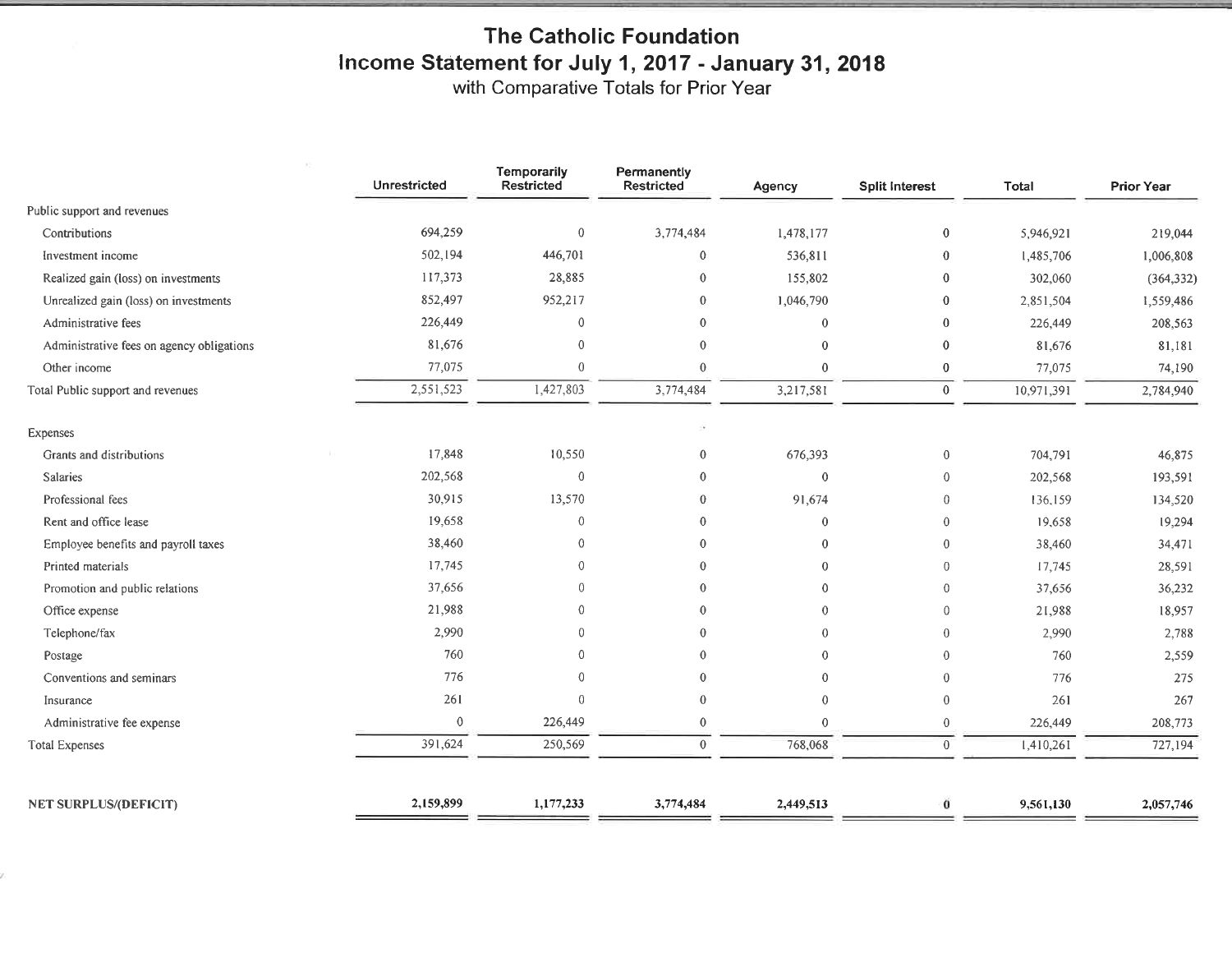# THE CATHOLIC FOUNDATION

## of THE ARCHDIOCESE OF SANTA FE

# **INVESTMENT SUMMARY February 28, 2018**

# **Return on Foundation's Portfolio**

Total investment portfolio at January 31, 2018 (excluding land) was \$47.4M.

Endowment Fund (AndCo \$37.3M): +18.2% 12mos-1.9% above index, +8.1% annualized prior 5 yrs—0.4% pts below index.

(CBIS  $$5.9M$ ):  $+5.3\%$  3mos -0.2% above index.

CRT/GA Fund  $(\$3.5M$ : +21.4% 12mos-3.1%pts above index, +8.8% annualized prior  $5 \text{ yrs}$ —0.3% above index.

Intermediate Fund (\$0.7M):  $+16.4\%$  12mos—2.5% pts above index,  $+6.8\%$ annualized prior 5 yrs—0.4% pts below index.

CFASF returns about 1% above average for similar sized foundations in fiscal 2017 and about on average over 5 years. (NABUCO)

**Actions of Investment Committee** 

Approved new policy for allocating grant funding out of CRT/GA Fund.

Reallocated \$1.3M from Harbor International to CBIS International Equity due to weak Harbor performance.

Reviewed MSCI screening of all equity funds for Catholic values. 4.3% of total Endowment Fund not in alignment with USCCB; mainly pharmaceutical companies held by managers of international funds. Committee set target at less than 5%.

CBIS strategy is changing away from advisor role.

# **Investment Environment**

Domestic equity market down 5% from Jan high; up about 8% for fiscal '18. International equity markets, also, down 5% from Jan high and up 12-15% for fiscal  $^{\prime}18.$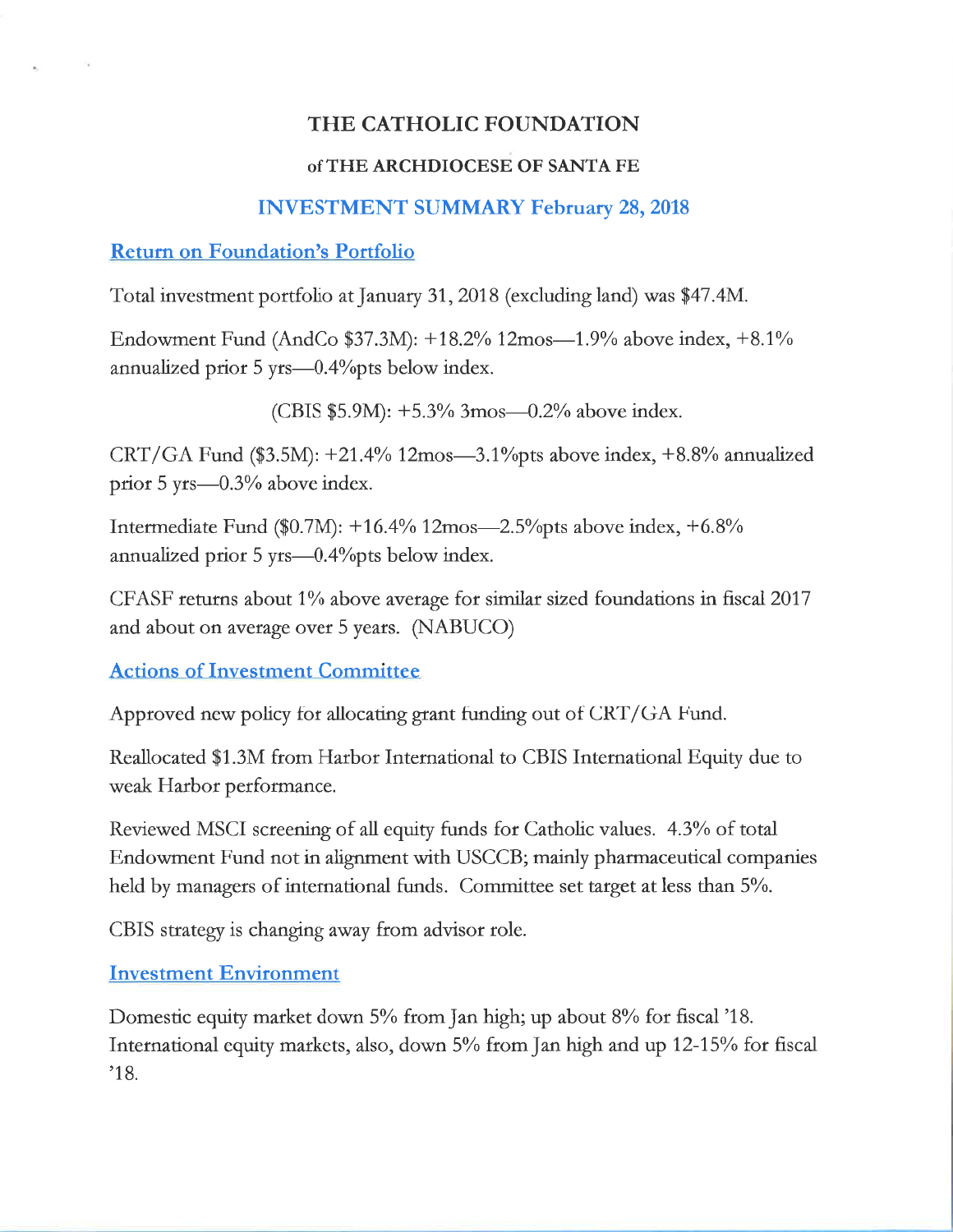